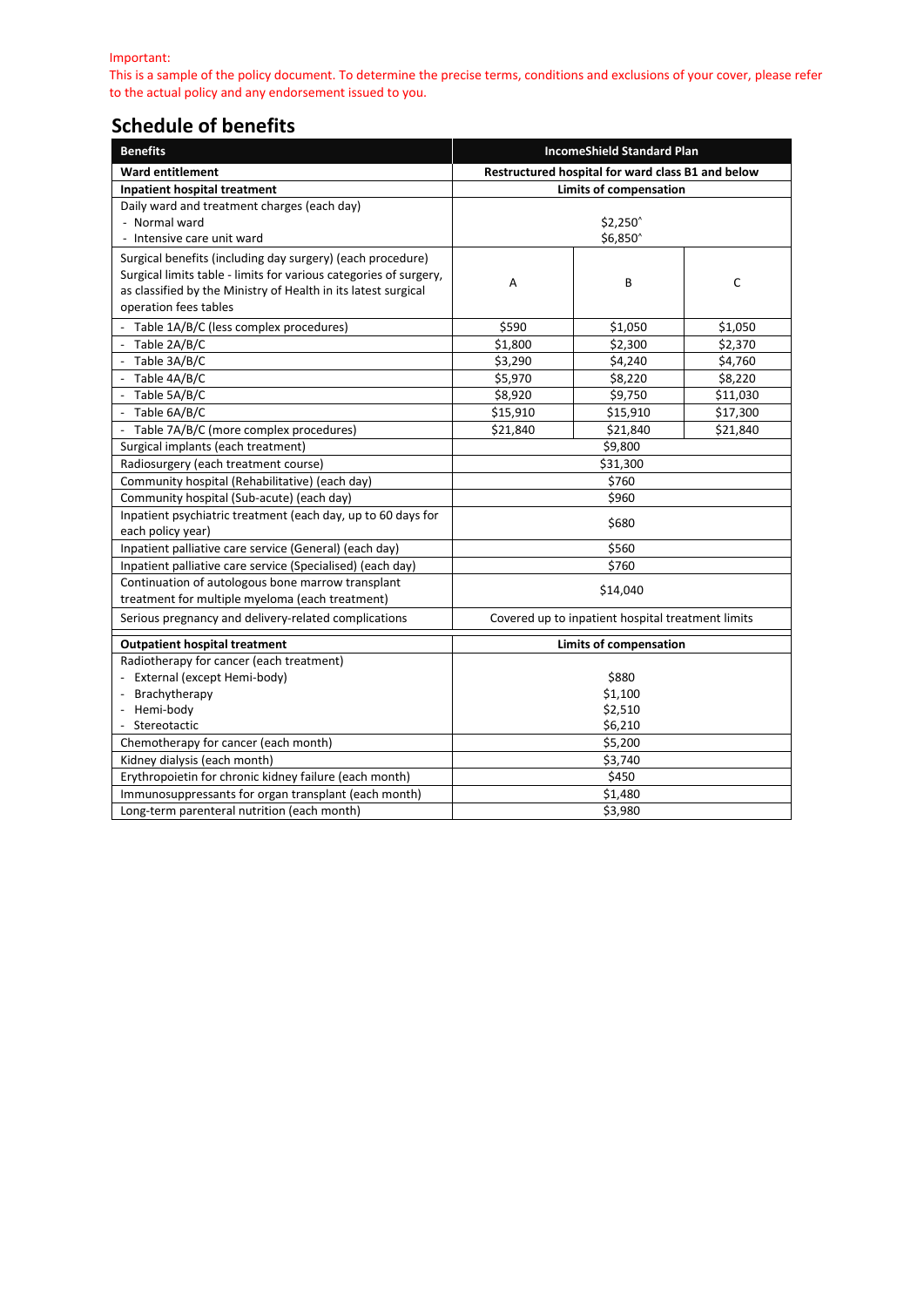| <b>Benefits</b>                                                                     | <b>IncomeShield Standard Plan</b> |                                                  |                |
|-------------------------------------------------------------------------------------|-----------------------------------|--------------------------------------------------|----------------|
| <b>Pro-ration factor</b>                                                            | Singapore<br><b>Citizen</b>       | <b>Singapore</b><br>Permanent<br><b>Resident</b> | Foreigner      |
| Inpatient                                                                           |                                   |                                                  |                |
| - Restructured hospital                                                             |                                   |                                                  |                |
| - Ward class C, B2 or B2+                                                           | Does not apply                    | Does not apply                                   | Does not apply |
| - Ward class B1                                                                     | Does not apply                    | 90%                                              | 80%            |
| - Ward class A                                                                      | 80%                               | 80%                                              | 80%            |
| Private hospital or private medical institution                                     | 50%                               | 50%                                              | 50%            |
| Community hospital                                                                  |                                   |                                                  |                |
| - Ward class C, B2 or B2+                                                           | Does not apply                    | Does not apply                                   | Does not apply |
| - Ward class B1                                                                     | Does not apply                    | 90%                                              | 80%            |
| - Ward class A                                                                      | 80%                               | 80%                                              | 80%            |
| Day surgery                                                                         |                                   |                                                  |                |
| - Restructured hospital subsidised                                                  | Does not apply                    | Does not apply                                   | Does not apply |
| Restructured hospital non-subsidised                                                | Does not apply                    | Does not apply                                   | Does not apply |
| Private hospital or private medical institution                                     | 65%                               | 65%                                              | 65%            |
| Short-stay ward                                                                     |                                   |                                                  |                |
| Restructured hospital subsidised                                                    | Does not apply                    | Does not apply                                   | Does not apply |
| Restructured hospital non-subsidised                                                | Does not apply                    | Does not apply                                   | Does not apply |
| Outpatient hospital treatment                                                       |                                   |                                                  |                |
| - Restructured hospital subsidised #                                                | Does not apply                    | Does not apply                                   | Does not apply |
| Restructured hospital non-subsidised #                                              | Does not apply                    | Does not apply                                   | Does not apply |
| Private hospital or private medical institution                                     | 65%                               | 65%                                              | 65%            |
| Deductible for each policy year for an insured aged 80 years or below next birthday |                                   |                                                  |                |
| Inpatient                                                                           |                                   |                                                  |                |
| Restructured hospital                                                               |                                   |                                                  |                |
| - Ward class C                                                                      | \$1,500                           |                                                  |                |
| - Ward class B2 or B2+                                                              | \$2,000                           |                                                  |                |
| - Ward class B1                                                                     | \$2,500                           |                                                  |                |
| - Ward class A                                                                      | \$2,500                           |                                                  |                |
| Private hospital or private medical institution                                     | \$2,500                           |                                                  |                |
| Community hospital                                                                  |                                   |                                                  |                |
| - Ward class C                                                                      | \$1,500                           |                                                  |                |
| - Ward class B2 or B2+                                                              | \$2,000                           |                                                  |                |
| Ward class B1                                                                       | \$2,500                           |                                                  |                |
| - Ward class A                                                                      | \$2,500                           |                                                  |                |
| Day surgery or short-stay ward                                                      |                                   |                                                  |                |
| Subsidised                                                                          |                                   | \$1,500                                          |                |
| Non-subsidised                                                                      | \$2,000                           |                                                  |                |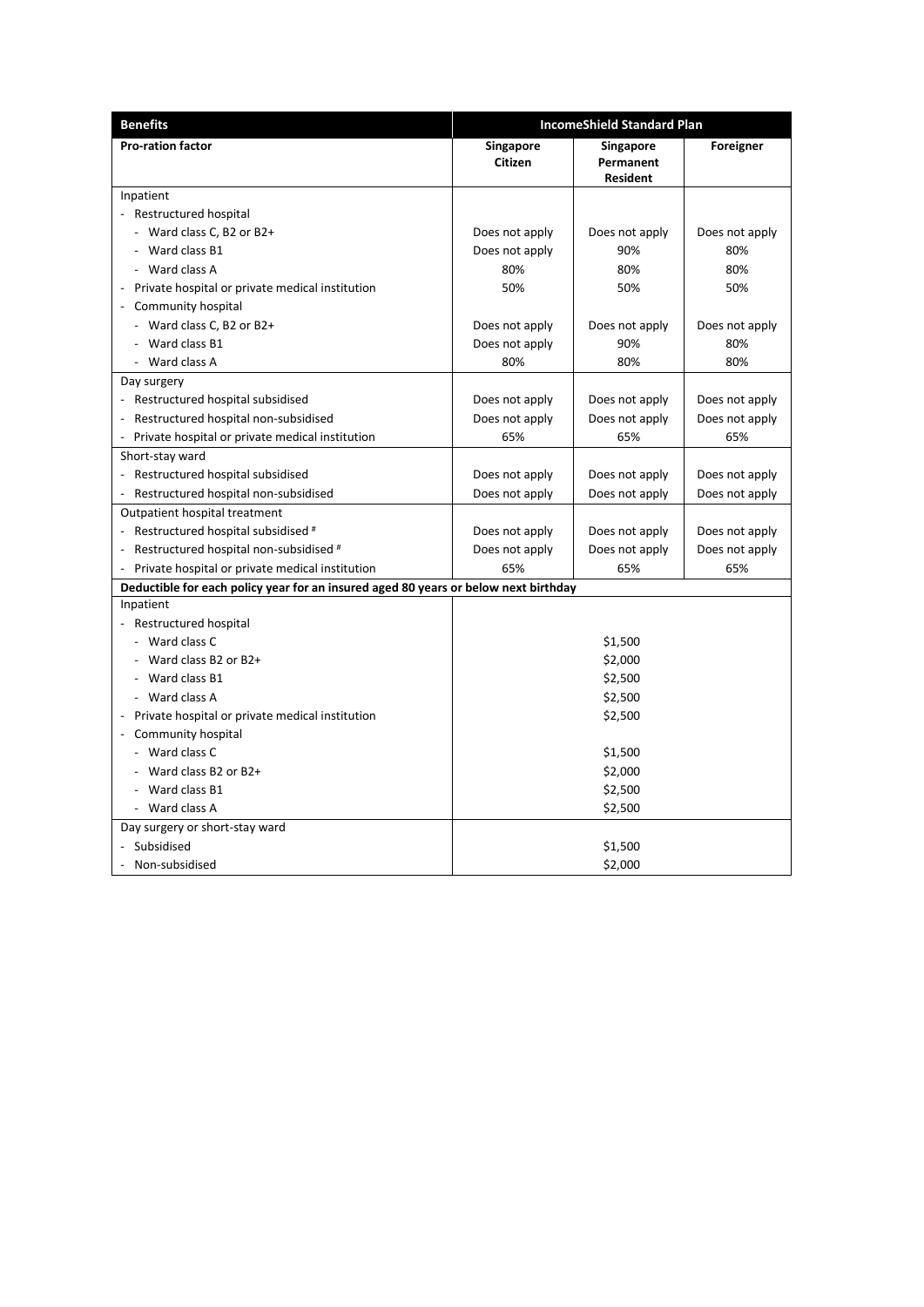| <b>Benefits</b>                                                                    | <b>IncomeShield Standard Plan</b> |  |  |
|------------------------------------------------------------------------------------|-----------------------------------|--|--|
| Deductible for each policy year for an insured aged over 80 years at next birthday |                                   |  |  |
| Inpatient                                                                          |                                   |  |  |
| - Restructured hospital                                                            |                                   |  |  |
| - Ward class C                                                                     | \$2,000                           |  |  |
| Ward class B2 or B2+                                                               | \$3,000                           |  |  |
| Ward class B1                                                                      | \$3,000                           |  |  |
| - Ward class A                                                                     | \$3,000                           |  |  |
| Private hospital or private medical institution<br>$\overline{\phantom{a}}$        | \$3,000                           |  |  |
| Community hospital                                                                 |                                   |  |  |
| - Ward class C                                                                     | \$2,000                           |  |  |
| Ward class B2 or B2+                                                               | \$3,000                           |  |  |
| Ward class B1                                                                      | \$3,000                           |  |  |
| - Ward class A                                                                     | \$3,000                           |  |  |
| Day surgery or short-stay ward                                                     |                                   |  |  |
| Subsidised                                                                         | \$2,000                           |  |  |
| Non-subsidised                                                                     | \$3,000                           |  |  |
| Co-insurance                                                                       | 10%                               |  |  |
|                                                                                    |                                   |  |  |
| Limit in each policy year                                                          | \$200,000                         |  |  |
| Limit in each lifetime                                                             | Unlimited                         |  |  |
| Last entry age (age next birthday)                                                 | Does not apply                    |  |  |
| Maximum coverage age                                                               | Lifetime                          |  |  |

^ Limits are higher by \$300 for first 2 days of inpatient stay

# The continuation of autologous bone marrow transplant for multiple myeloma will follow the pro-ration factor for outpatient hospital treatment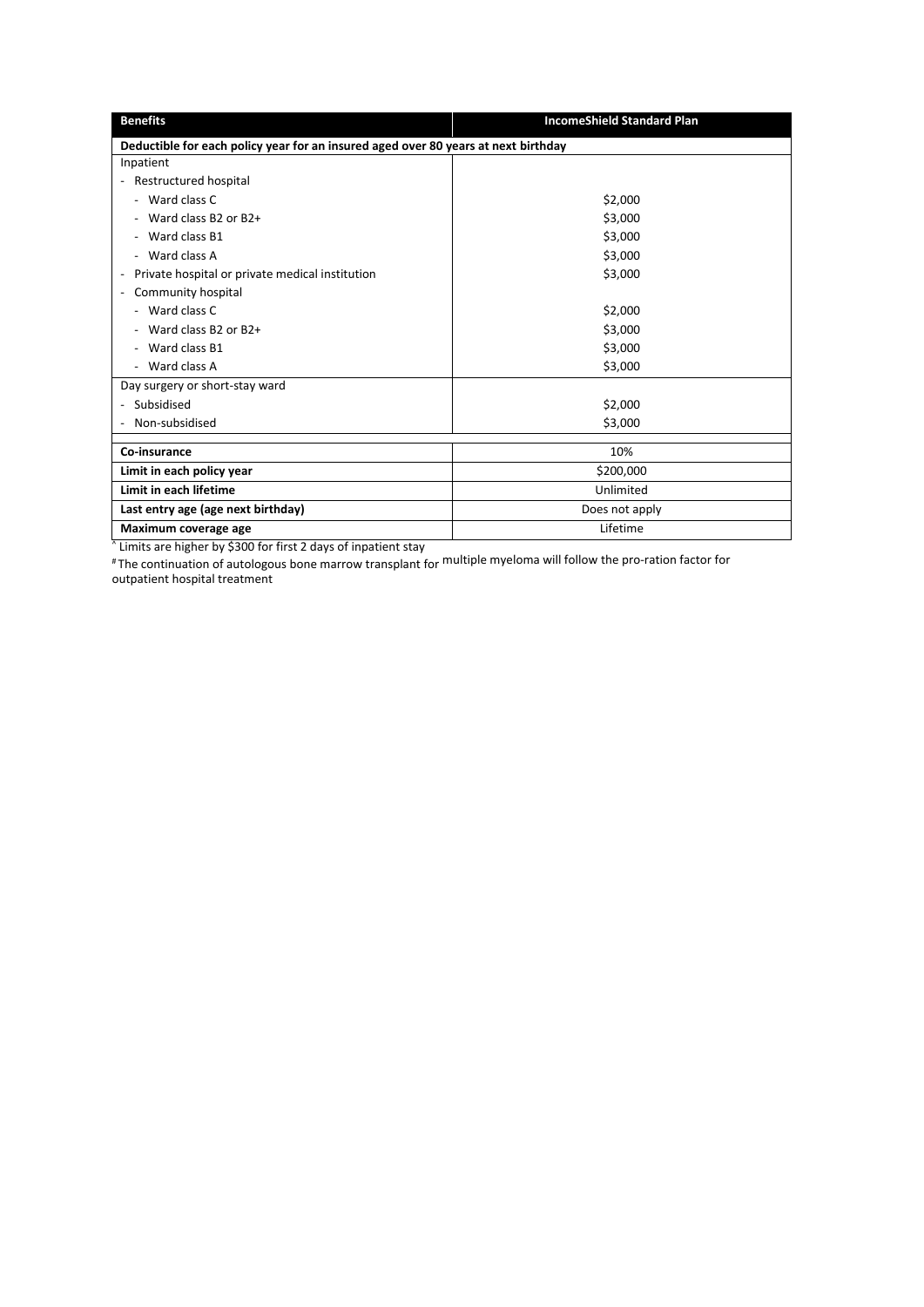Important:

This is a sample of the policy document. To determine the precise terms, conditions and exclusions of your cover, please refer to the actual policy and any endorsement issued to you.



# **Conditions for IncomeShield Standard Plan**

# **Your policy**

This is **your** IncomeShield Standard Plan policy. It contains:

- these conditions;
- the **policy certificate**;
- the **schedule of benefits**; and
- the riders and endorsements (if this applies).

The full agreement between **us** and **you** is made up of these documents and:

- all statements to medical officers;
- declarations and questionnaires relating to **your** and the **insured**'s lifestyle, occupational or medical condition which **you** or the **insured** provided to **us** for **our** underwriting purposes; and
- written correspondence relating to **your policy** which we intend to be legally binding between **you** and **us**.

**We** refer to them all together as '**Your policy**'. Please examine them to make sure **you** have the protection **you** need. It is important that **you** read them together to avoid misunderstanding.

Words defined in the definitions section of these conditions have the meanings given to them in the definitions section and the same definitions apply if the defined words are used in any of the documents in **your policy** or any correspondence between **you** and **us**.

IncomeShield is a medical insurance plan which covers **you** for costs associated with **staying in hospital** and having surgery. If **your policy** is integrated with **MediShield Life**, it adds to the **MediShield Life** tier operated by the **CPF Board** and provides extra **benefits** to meet the needs of those who would like more cover and medical insurance protection. **You** will find details of what **we** will cover set out in **your policy**.

## **1 What your policy covers**

**Your policy** covers the following **benefits**.

The **benefits** only pay for **reasonable expenses** for **necessary medical treatment** for the **insured**. This treatment must be provided by a **hospital** or a licensed medical centre or clinic, all of which must be accredited by **MOH** to take part in the **MediShield Life** scheme.

All **benefits** are paid as a reimbursement for treatment received and paid by the **insured** due to illness or injury, and depend on the terms, conditions and limits set out in the **schedule of benefits** and **your policy**.

#### **1.1 Inpatient hospital treatment**

The inpatient hospital treatment benefit pays for the types of costs set out below, and depends on the limits in the **schedule of benefits** under the heading 'Inpatient hospital treatment'. These costs must be for treatment received by the **insured** while **staying in a hospital**.

If the **insured** is in **hospital** for only part of a day, **we** will halve the **limits of compensation** for the daily ward and treatment charges (normal ward) benefit and the daily ward and treatment charges (intensive care unit (ICU) ward) benefit for that part-day. Whether **we** class the **stay in hospital** as a full day or part of a day will depend on whether the **hospital** charges the room rate for a full day or for half a day, for the day in question.

Inpatient hospital treatment benefit is made up of the following sub-benefits.

#### **a Daily ward and treatment charges (normal ward)**

Ward charges the **insured** has to pay for each day in a **hospital** including:

- meals:
- prescriptions;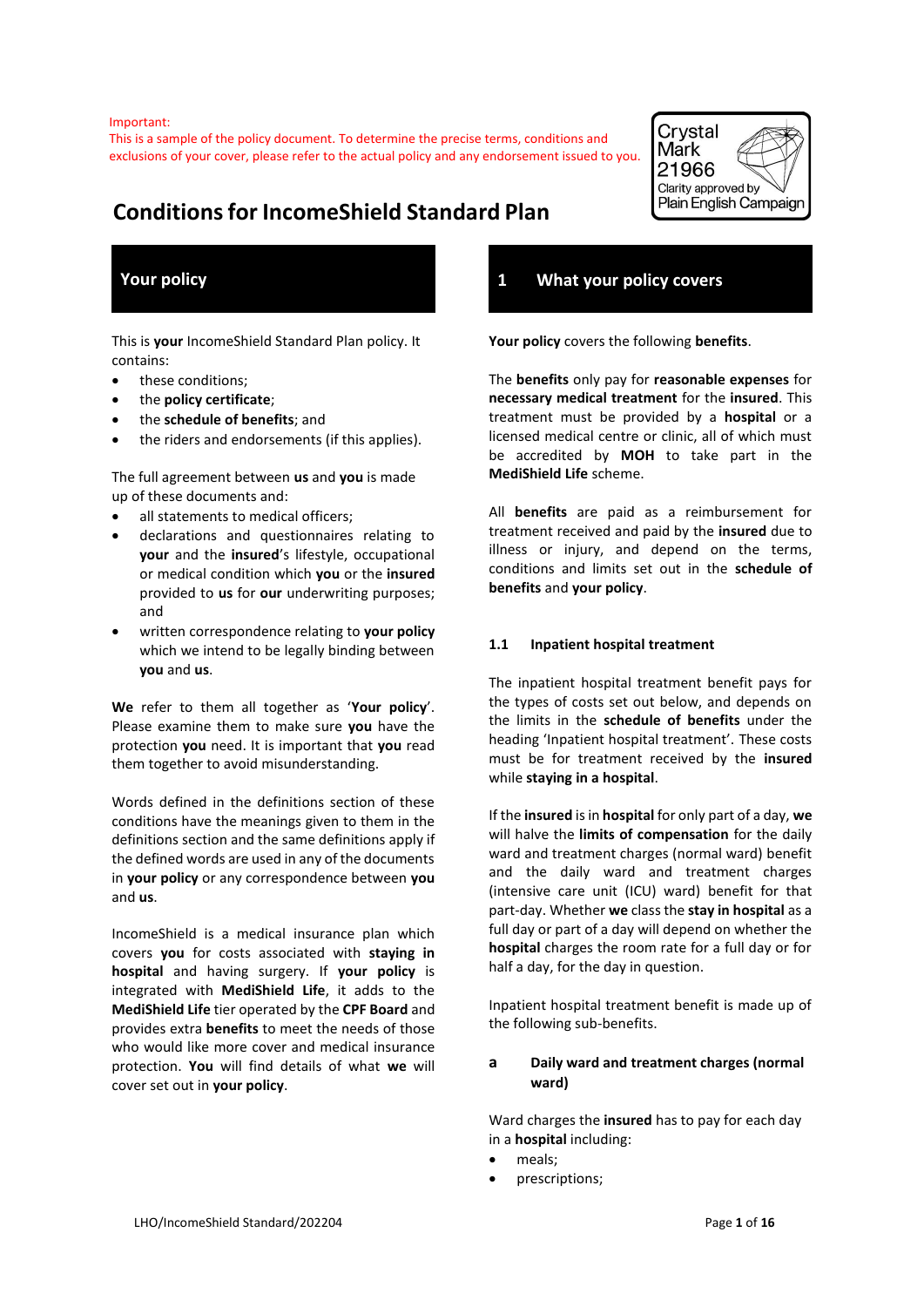- medical consultations;
- miscellaneous medical charges;
- **specialist** consultations;
- examinations;
- laboratory tests; and
- being admitted to a high-dependency ward.

If the **insured** is in a **short-stay ward**, **we** will pay for the ward charges.

If the **insured** is in a luxury or deluxe suite or any other special room of a **hospital**, **we** will pay only the equivalent of daily ward and treatment charges for a standard room in the **hospital**. **We** will also apply the **pro-ration factor** if the **insured** is admitted to a ward or **hospita**l that is higher than their **ward entitlement**.

#### **b Daily ward and treatment charges (intensive care unit (ICU) ward)**

**ICU** charges the **insured** has to pay for each day in an **ICU** including:

- meals;
- prescriptions;
- medical consultations;
- miscellaneous medical charges;
- **specialist** consultations;
- examinations; and
- laboratory tests.

#### **c Surgical benefit**

Charges the **insured** has to pay for surgery (including day surgery) in a **hospital** by a surgeon including:

- surgeon's fees;
- fees and charges for anaesthesia and oxygen and for them to be administered; and
- using the **hospital**'s operating theatre and facilities.

#### Surgical benefit depends on the **surgical limits table**.

Any surgery not listed in **MOH**'s surgical operation fees table 1 to 7 as at the date of the surgery is not covered.

#### **d Surgical implants**

Charges the **insured** has to pay for implants in their body during surgery. These implants must stay in the **insured**'s body after the surgery. The charges for the following approved medical items are also covered.

- Intravascular electrodes used for electrophysiological procedures
- Percutaneous transluminal coronary angioplasty (PTCA) balloons
- Intra-aortic balloons (or balloon catheters)
- **e Radiosurgery**

Covers radiosurgery carried out on the **insured**.

#### **f Staying in a community hospital (for rehabilitative care or sub-acute care)**

Charges the **insured** has to pay for each day while **staying in a community hospital**.

To claim the inpatient hospital treatment benefit for a stay in a **community hospital**, the following conditions must all be met.

- The **insured** must have first had inpatient hospital treatment in a **restructured hospital** or **private hospital** or been referred from the emergency department of a **restructured hospital**.
- The attending **registered medical practitioner** in the **restructured hospital** or **private hospital** must have recommended in writing that the **insured** needs to be admitted to a **community hospital** for **necessary medical treatment**.
- After the **insured** is discharged from the **restructured hospital** or **private hospital**, they must be immediately admitted to a **community hospital** for a continuous period of time.
- The treatment must arise from the same injury, illness or disease that resulted in the inpatient hospital treatment.

#### **g Inpatient psychiatric treatment benefit**

Inpatient psychiatric treatment benefit pays for psychiatric treatment provided to the **insured** while in **hospital** by a **registered medical practitioner** qualified to provide that psychiatric treatment, for each day up to 60 days for each **policy year**.

#### **h Inpatient palliative care service (general or specialised)**

Charges the **insured** has to pay for **general inpatient palliative care** or **specialised inpatient palliative care** from an **inpatient palliative care provider.** 

To claim this benefit, the following conditions must all be met: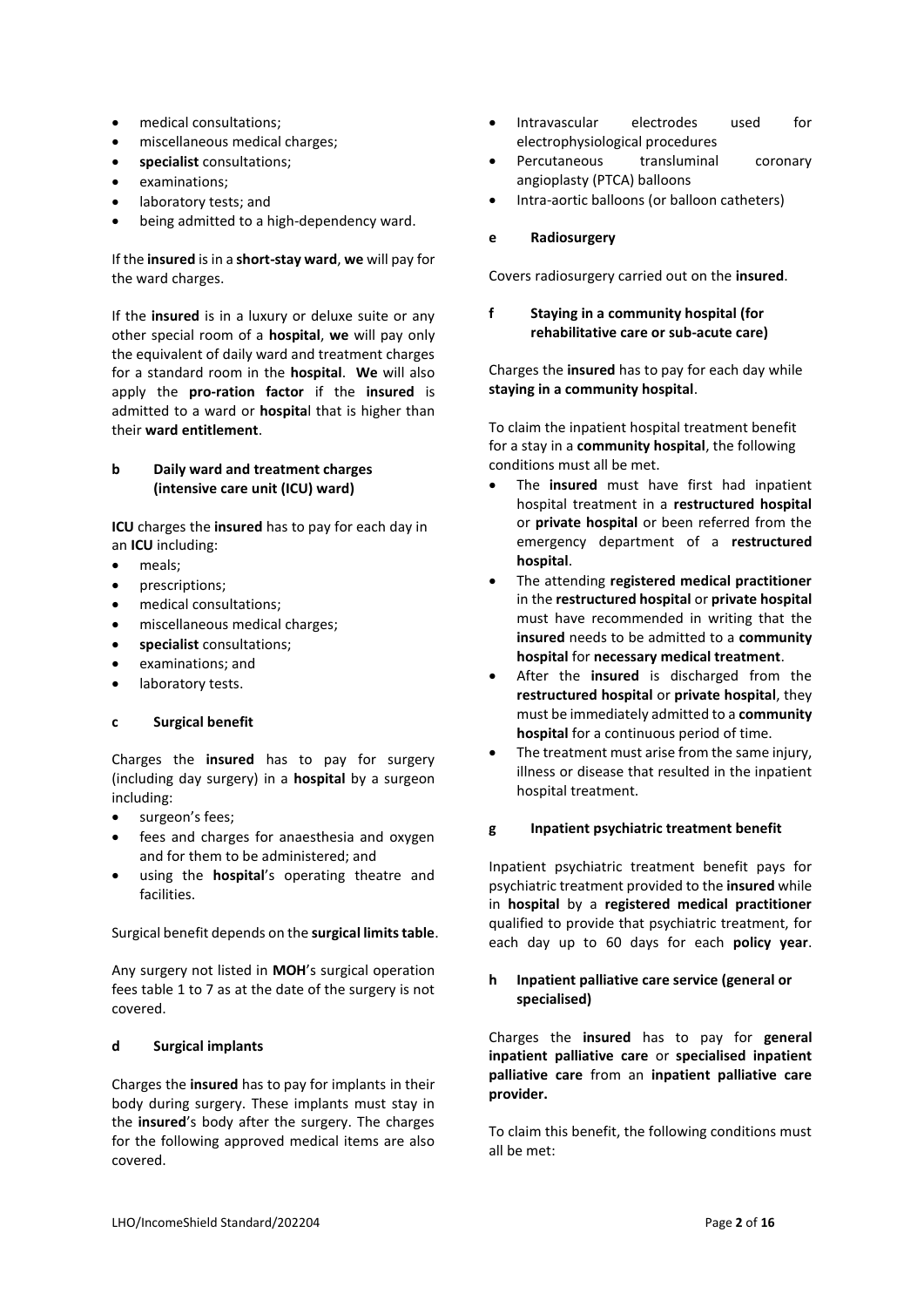• The **insured** must have been admitted for inpatient palliative care (general or specialised) by a **registered medical practitioner**, according to the relevant guidelines from **MOH**.

#### **i Continuation of autologous bone marrow transplant treatment for multiple myeloma**

This benefit pays for autologous bone marrow transplant treatment for multiple myeloma (a form of white blood cell cancer) to continue to be provided to the **insured**, in an outpatient setting, for the following stages of the treatment.

- Stem-cell mobilization (a process where drugs are used to move the stem cells into the bloodstream)
- Harvesting healthy stem cells
- Pre-transplant workup (Pre-transplant preparation)
- Use of high dosage chemotherapeutic drugs to destroy cancerous cells
- Engraftment (Transplant) of healthy stem cells
- Post-transplant monitoring

This benefit also pays for consultation fees, medicines, examinations and tests that are directly ordered by the **registered medical practitioner** for autologous bone marrow transplant treatment for multiple myeloma to continue in an outpatient setting, and were provided within the 30 days before the treatment.

When **we** pay the continuation of autologous bone marrow transplant treatment for multiple myeloma benefit, **we** add together all **reasonable expenses** for the autologous bone marrow transplant treatment for multiple myeloma and pay up to the limit for this benefit, as set out in the **schedule of benefits**.

To avoid doubt, the **pro-ration factor** for the continuation of autologous bone marrow transplant treatment for multiple myeloma will be the **pro-ration factor** for outpatient hospital treatment (see clause 2.4b).

#### **j Serious pregnancy and delivery-related complications**

**We** will pay for inpatient hospital treatment for the following complications in pregnancy, as approved under **MediShield Life** and up to the limit of compensation under the heading 'Inpatient hospital treatment' set out in the **schedule of benefits** only if the treatment is payable under **MediShield Life**.

- Pre-eclampsia or eclampsia
- Cervical incompetency (weakness or insufficiency)
- Accreta placenta (placenta attaches too deeply to the uterine wall)
- Abruptio placentae (placenta abruption)
- Placenta previa
- Antepartum haemorrhage (haemorrhage before delivery)
- Intrapartum haemorrhage (haemorrhage during delivery)
- Postpartum haemorrhage (haemorrhage after delivery)
- Placental insufficiency (failure of placenta to deliver an adequate supply of nutrients and oxygen to the fetus) and intrauterine growth restriction (unborn baby is smaller than expected for the gestational age)
- Gestational diabetes mellitus
- Acute fatty liver diagnosed during pregnancy
- Obstetric cholestasis (liver disorder during pregnancy resulting in a build-up of bile)
- Twin to twin transfusion syndrome (disease of the placenta that affects identical twins, resulting in intrauterine blood transfusion from one twin to another)
- Infection of the amniotic sac and membranes
- Amniotic fluid embolism
- Fourth-degree perineal laceration (tears that extend into the rectum)
- Uterine rupture
- Postpartum inversion of uterus (when the uterus turns inside out after childbirth)
- Obstetric injury or damage to pelvic organs
- Complications resulting from a hysterectomy carried out at the time of a caesarean section
- Retained placenta and membranes
- Abscess of the breast
- Ectopic pregnancy (the condition in which a fertilised ovum implants outside the womb) and subsequent complications. The ectopic pregnancy must have been terminated by laparotomy, laparoscopic surgery or ultrasound-guided methotrexate injection
- Hydatidiform mole (a histologically confirmed molar pregnancy) and subsequent complications.
- Ending a pregnancy if an obstetrician considers it necessary to save the life of the insured
- **Stillbirth**
- Death of the mother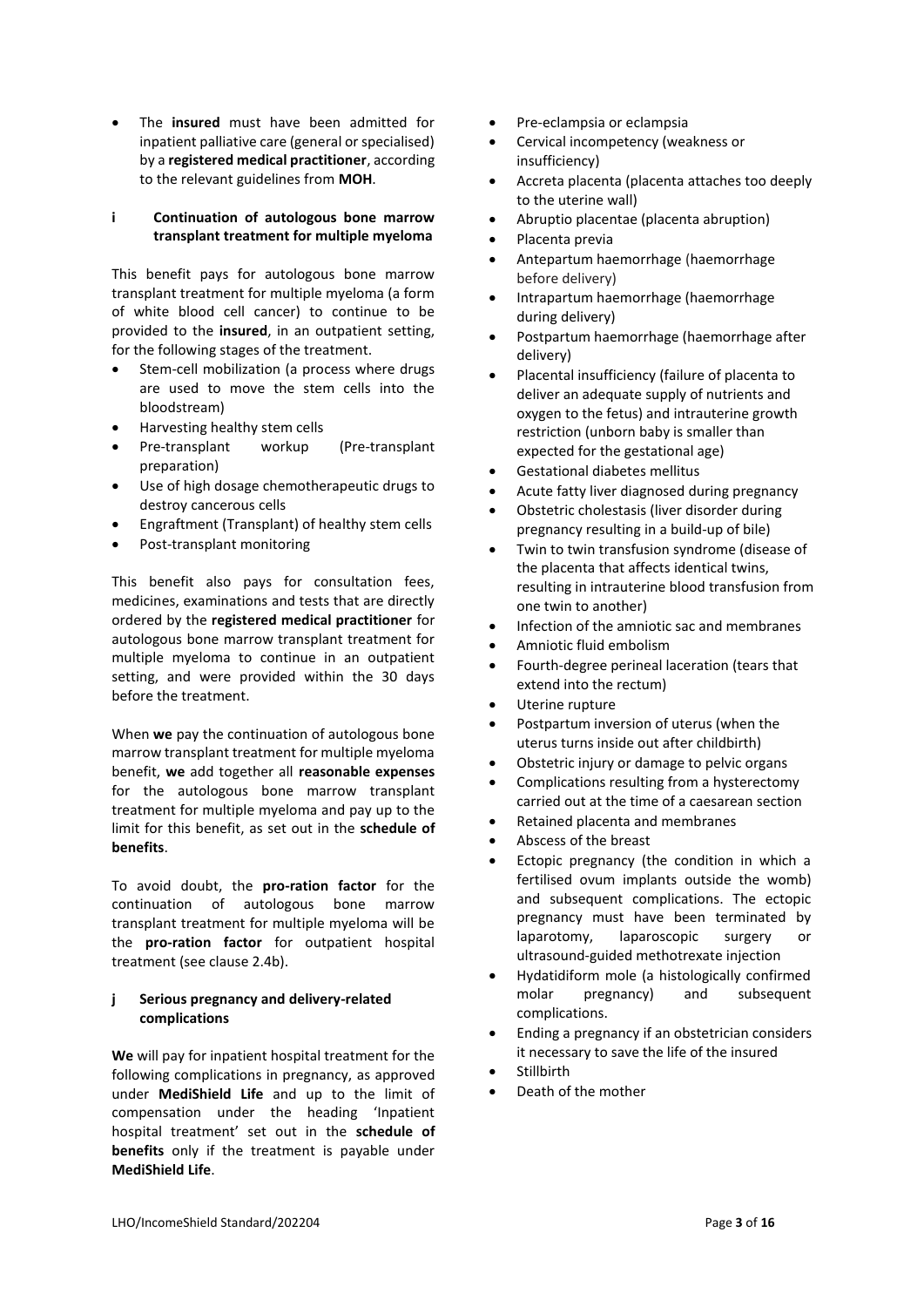The complications listed above must have been first diagnosed by an obstetrician or gynaecologist after 10 months from:

- the **start date**; or
- the last **reinstatement date** (if any); whichever is latest.

Under this serious pregnancy and delivery-related complications, **we** do not cover delivery charges except when hysterectomy is carried out at the time of a caesarean section.

#### **1.2 Outpatient hospital treatment**

The outpatient hospital treatment benefit pays for medical treatment of the **insured** set out below and depends on the limits in the **schedule of benefits** under the heading 'Outpatient hospital treatment'.

This benefit covers the following main outpatient hospital treatments received by the **insured** from a **hospital** or a licensed medical centre or clinic.

- a Radiotherapy for cancer external radiotherapy (except hemi-body), brachytherapy, stereotactic radiotherapy and hemi-body radiotherapy.
- b Chemotherapy for cancer.
- c Outpatient kidney dialysis.
- d Approved immunosuppressant drugs, including cyclosporin and tacrolimus for organ transplant, and other drugs approved under **MediShield Life**.
- e Erythropoietin for chronic kidney failure, and other drugs approved under **MediShield Life**.
- f Parenteral bags (bags containing nutrients to be administered through tubing attached to a needle or catheter) and consumables (nondurable medical supplies) necessary for administering long-term parenteral nutrition that meets the **MediShield Life claimable criteria**. **We** will treat these claims as part of the outpatient hospital treatment under **your policy** and the same **limits of compensation**  will apply.

Clauses a, b, c, d and e above include consultation fees, medicines, examinations and tests that are directly ordered by the **registered medical practitioner. We** will pay these claims if the treatment is provided within 30 days before the main outpatient hospital treatment, and the same **limits of compensation** will apply.

### **2 Our responsibilities to you**

**We** are only responsible to **you** for the cover and period shown in **your policy certificate** or **renewal certificate** (as the case may be). The policy is governed by the terms, conditions and limits of the **schedule of benefits** and **your policy**.

#### **2.1 Claims**

Depending on the terms, conditions and limits in the **schedule of benefits** and **your policy**, **we** use the following limits in the following order on the **benefits** covered (if it applies).

- a **Pro-ration factor**
- b The **limits of compensation**
- c The **deductible**
- d **Co-insurance**
- e The **limit in each policy year**.

As long as **you** have paid the **premium** or any amount **you** owe **us** under **your policy**, **we** will pay **you** the **benefits**.

All claims must be made and sent to **us** through the system set up by **MOH** (electronic filing) and according to the **act** and **regulations** within 90 days from the date of billing or the date the **insured** leaves **hospital**, whichever is later. We will only accept claims that are electronically filed and we will pay the hospital direct. **You** must give **us** any other documents, authorisations or information **we** need for assessing the claim. **You** must also pay any costs involved.

For claims which are not integrated with **MediShield Life**, **you** must send the claim to **us** by post or by hand. These claims must be sent to us within 90 days from the date of billing or the date the **insured** leaves **hospital**, whichever is later.

To make a claim for the benefit under clause 1.2(d), the claim for outpatient hospital treatment under clause 1.2(a), (b) or (c) must have already been filed and approved.

**You**, or if **you** die, **your** legal representative, must give **us** all documents, authorisations or information **we** need to assess the claim. **You** must also pay any costs involved in doing so. If **you**, **your** legal representative or the **insured** fails to cooperate with **us** in dealing with the claim, the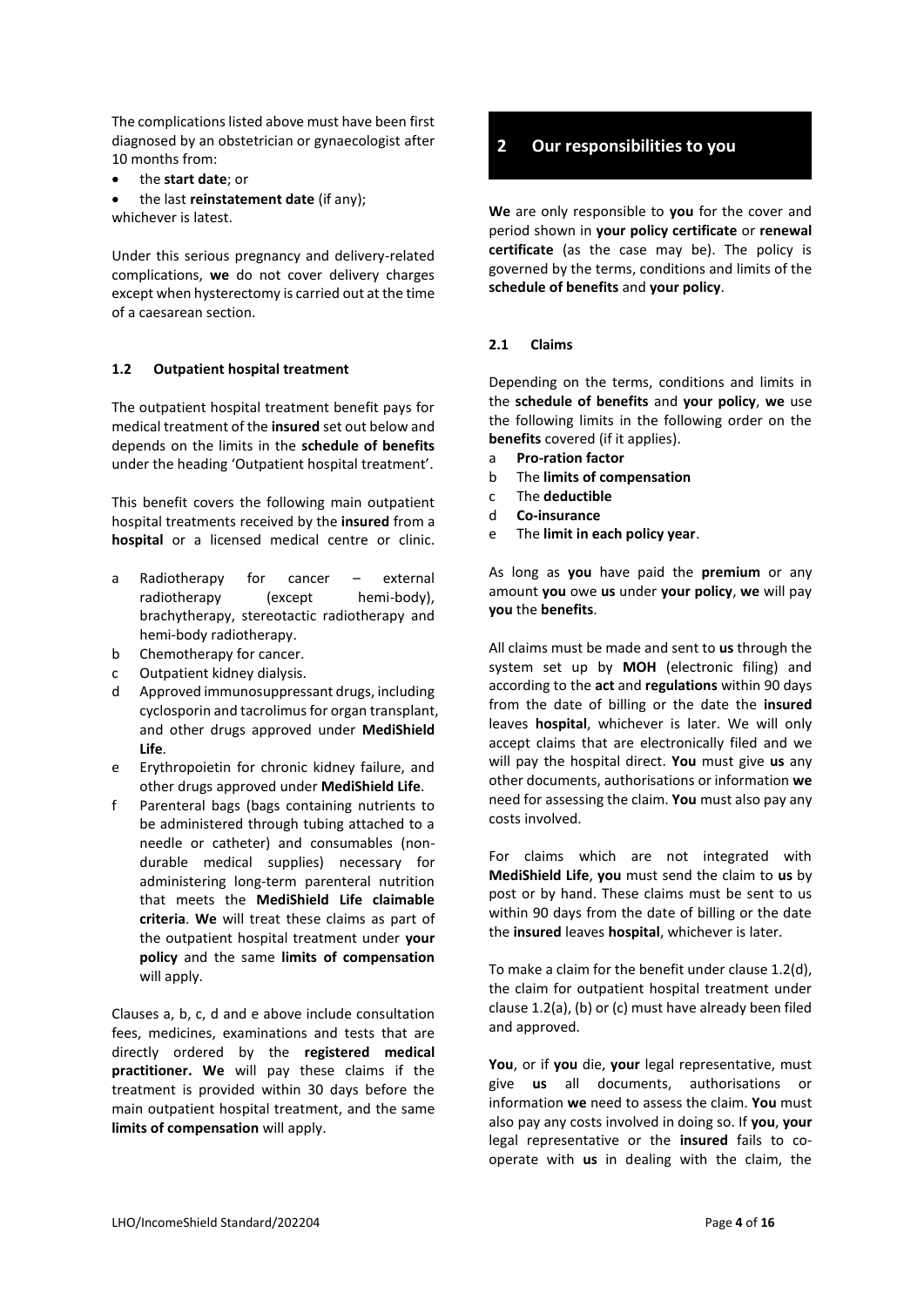assessment of the claim may be delayed or **we** can reject the claim.

**We** will pay claims according to **your policy** or **MediShield Life**, whichever is higher.

If **your plan** is not integrated with **MediShield Life**, **your plan** does not cover the **MediShield Life** tier operated by the **CPF Board**. **We** will pay claims according to **your policy**.

If **your** claim includes expenses that are not reasonable, **we** will pay only the amount of **your** claim that **we** believe is **reasonable expenses**. **We** can reduce **your** claim to reflect what would have been reasonable, based on the professional opinion of **our registered medical practitioner** or the **insured**'s entitlement to **benefits** under **your policy**. If there is a difference in opinion between **our registered medical practitioner** and **your registered medical practitioner**, the matter will be referred to an independent person for adjudication under clause 4.14 of these conditions.

#### **2.2 Deductible and co-insurance**

**You** must pay the **deductible** and **co-insurance** before **we** pay any benefit. **We** will apply the **deductible** followed by the **co-insurance**.

For each period of 12 months or less that the **insured stays in hospital**, **you** must pay the **deductible** for one **policy year** (even if the **stay in a hospital** runs into the next **policy year**). If the stay is for a continuous period of more than 12 months but less than 24 months, **you** must also pay the **deductible** for the next **policy year**. And, for each further period of 12 months or less that the **stay in hospital** extends, **you** must pay a further **deductible** for one extra **policy year**.

If the **insured** stays in different **hospitals** over a continuous period of time, **we** will treat the expenses for the stay in each **hospital** as a separate claim and apply the **deductible** and **co-insurance**  for each claim.

#### **2.3 Limits of compensation and limit in each policy year**

If it applies, **you** must pay any amount over the **limits of compensation** or the **limit in each policy year**.

For each **stay in a hospital** of 12 months or less, **we** will apply the **limit in each policy year** for one **policy year** (even if the **stay in a hospital** runs into the next **policy year**). If the **stay in a hospital** is for a continuous period of more than 12 months but less than 24 months, the **limit in each policy year** for two **policy years** will apply. And, for each further period of 12 months or less that the **stay in a hospital** extends for, the **limit in each policy year** for one extra **policy year** will apply.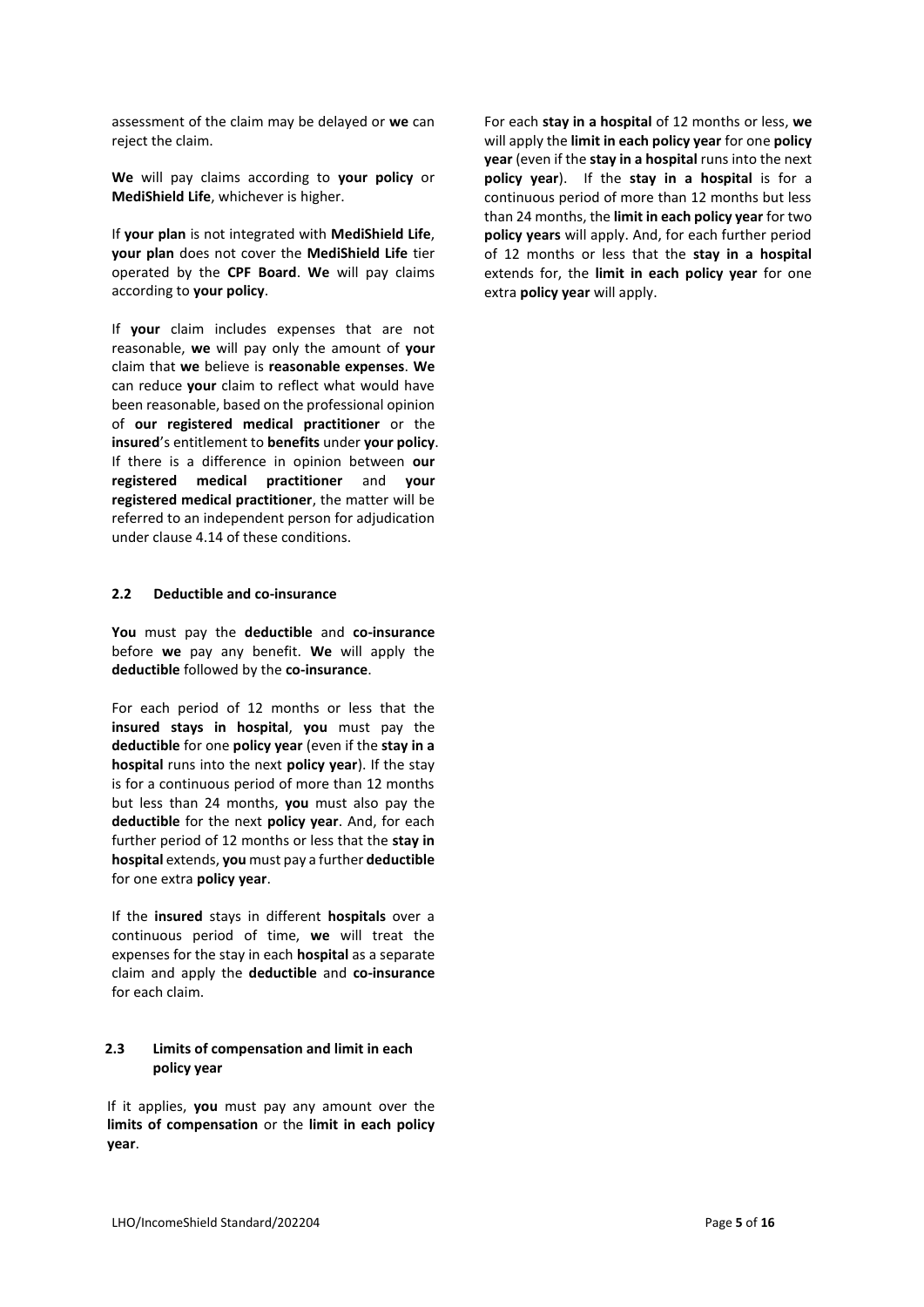**How we apply the deductible and limit in each policy year (Figures are for illustration purposes only.)**

#### **Example 1**

If **your policy** began on 1 January in year X, the **policy year** will run from 1 January to 31 December in year X and will renew from 1 January to 31 December in year X+1. If the **insured**'s **stay in hospital** is from 28 December in year X to 1 January in year X+1 (runs into the next **policy year** but for a continuous period of less than 12 months), **we** will work out the claim as follows for an **insured** who is a Singapore Citizen, covered under IncomeShield Standard Plan staying in ward class B1 of a **restructured hospital**.

| <b>Expenses</b>                                                                                                   | <b>Limits</b><br>of compensation                                   | Bill     | <b>Amount</b><br>you can claim |
|-------------------------------------------------------------------------------------------------------------------|--------------------------------------------------------------------|----------|--------------------------------|
| Daily ward and treatment charges<br>(normal ward (5 days)                                                         | \$11,850<br>(\$2,550 a day x 2 days) +<br>$(52,250a$ day x 3 days) | \$3,000  | \$3,000                        |
| Surgical benefit (table 7)                                                                                        | \$21.840                                                           | \$10,000 | \$10,000                       |
| Total                                                                                                             |                                                                    | \$13,000 | \$13,000                       |
| Less deductible                                                                                                   |                                                                    |          | \$2,500                        |
| Less co-insurance: 10% x (\$13,000 -<br>\$2,500                                                                   |                                                                    |          | \$1,050                        |
| IncomeShield Standard Plan (including<br>MediShield Life) pays (this depends on<br>the limit in each policy year) |                                                                    |          | \$9,450                        |
| <b>Insured</b> pays                                                                                               |                                                                    |          | \$3,550                        |

## **Example 2**

If **your policy** began on 1 January in year X, the **policy year** will run from 1 January to 31 December in year X and will renew from 1 January to 31 December in year X+1. If the **insured**'s **stay in hospital** is from 28 December in year X to 29 December in year X+1 (runs into the next **policy year** and for a continuous period of more than 12 months but less than 24 months), **we** will work out the claim as follows for an **insured** who is a Singapore Citizen, covered under IncomeShield Standard Plan staying in a ward class B1 of a **restructured hospital**.

| <b>Expenses</b>                                                                                                   | <b>Limits</b><br>of compensation                                       | Bill      | Amount<br>you can claim |
|-------------------------------------------------------------------------------------------------------------------|------------------------------------------------------------------------|-----------|-------------------------|
| Daily ward and treatment charges<br>(normal ward) (367 days)                                                      | \$826,350<br>$(52,550 a day x 2 days) +$<br>(\$2,250 a day x 365 days) | \$220,200 | \$220,200               |
| Surgical benefit (table 7)                                                                                        | \$21,840                                                               | \$10,000  | \$10,000                |
| Total                                                                                                             |                                                                        | \$230,200 | \$230,200               |
| Less deductible: $(52,500 \times 2 \text{ years})$                                                                |                                                                        |           | \$5,000                 |
| Less co-insurance: 10% x (\$230,000 -<br>\$5.000                                                                  |                                                                        |           | \$22,520                |
| IncomeShield Standard Plan (including<br>MediShield Life) pays (this depends on<br>the limit in each policy year) |                                                                        |           | \$202,680               |
| Insured pays                                                                                                      |                                                                        |           | \$27,520                |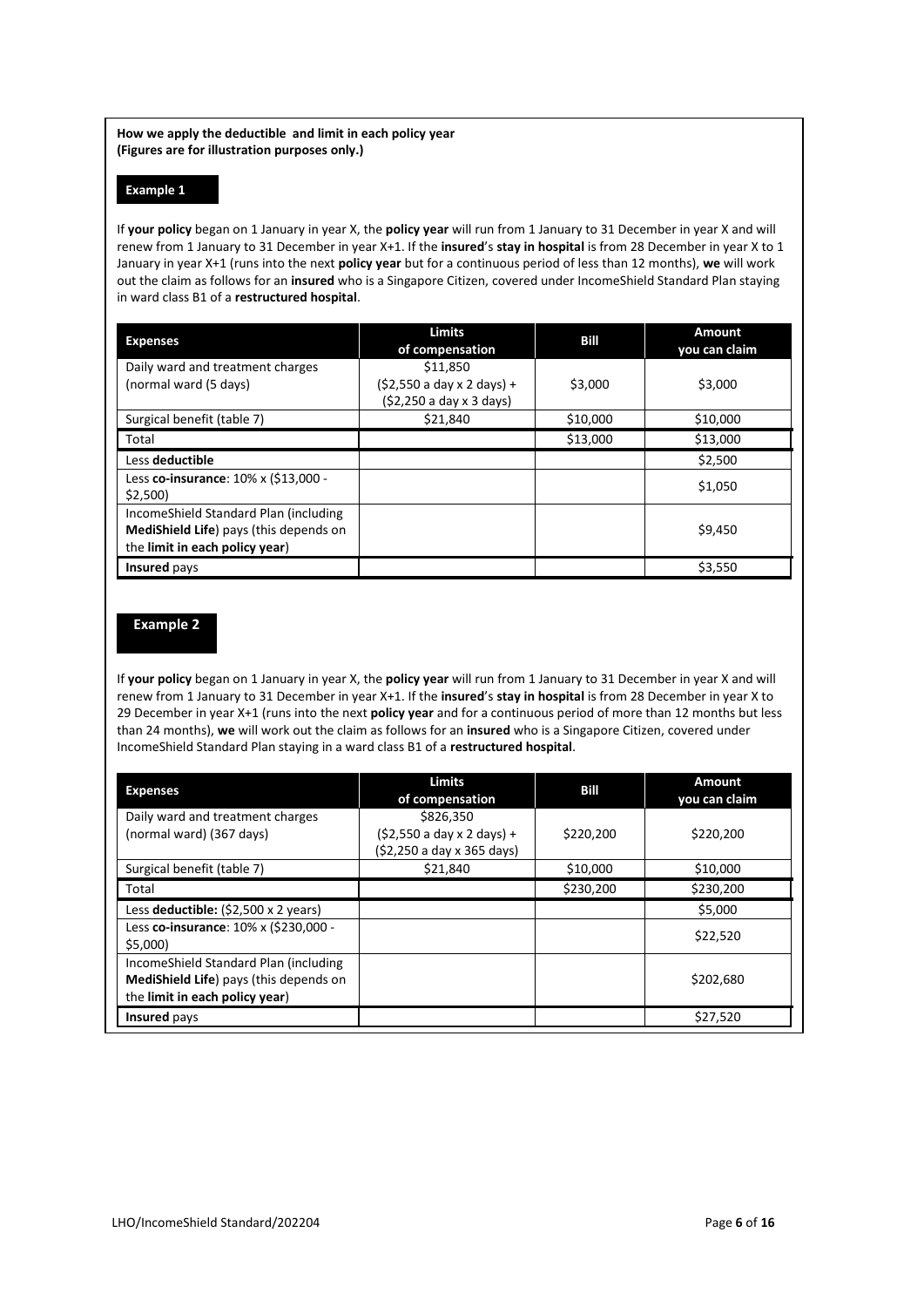#### **2.4 Pro-ration factor**

#### **a Ward entitlement and pro-ration factor for inpatient hospital treatment**

The **ward entitlement** means the class of ward and **medical institution** covered by **your policy** and depends on the **plan**. The **ward entitlement** is shown in the **schedule of benefits**.

The class of ward covered refers to a standard room, and does not include luxury suites, luxury rooms or any other special room in the **hospital**.

If the **insured** is admitted into a ward and **medical institution** that is the same as or lower than their **ward entitlement**, **we** pay **reasonable expenses** for the **necessary medical treatment** according to the **plan. We** will pay up to the **limits of compensation**.

If the **insured** is admitted into a ward and **medical institution** that is higher than what they are entitled to, **we** will only pay the percentage of the **reasonable expenses** for **necessary medical treatment** of the **insured** as shown using the **proration factor** which applies to the **plan.** This is set out in the **schedule of benefits**. **We** will work out the **benefits we** will pay by multiplying the relevant **pro-ration factor** by the **insured**'s medical expenses which **you** can claim under **your policy**.

#### **b Pro-ration factor for outpatient hospital treatment**

If the **insured** receives outpatient hospital treatment from a **restructured hospital**, **we** pay **reasonable expenses** for their **necessary medical treatment** according to the **plan. We** will pay up to the **limit of compensation**.

If the **insured** receives outpatient hospital treatment from a **private hospital** or private medical institution, **we** will only pay the percentage of the **reasonable expenses** for the **necessary medical treatment** of the **insured,** depending on the **pro-ration factor** which applies to the **plan**, as set out in the **schedule of benefits**. **We** will work out the **benefits we** will pay by multiplying the **proration factor** by the **insured**'s medical expenses which they can claim under **your policy**.

## **3 Your responsibilities**

#### **3.1 Premium**

**Your policy certificate** or the **renewal certificate** (as the case may be) shows the **premium** which **you** have to pay to **us** to receive the **benefits**. **You** must pay the **premium** every year.

**We** give **you** 60 days' grace from the **renewal date** to pay the **premium** for **your policy**. During this **period of grace**, **your policy** will stay in force. **You** must first pay any **premium** or other amounts **you** owe **us** before **we** pay any claim under **your policy**.

If **you** still have not paid the **premium** after the **period of grace**, **your policy** will be cancelled. This cancellation will apply from the **renewal date**.

**You** are responsible for making sure that **your premium** is paid up to date.

**We** may take **your premium** from **your** Medisave account according to the **act** and **regulations**.

**You** will need to pay the **premium**, or any part of it, by cash if:

- a the **premium you** owe is more than the maximum withdrawal limit set by the **CPF Board**;
- b there are not enough funds in **your** Medisave account to pay the **premium** due; or
- c the **premium,** or part of it, is not taken from **your** Medisave account for any reason.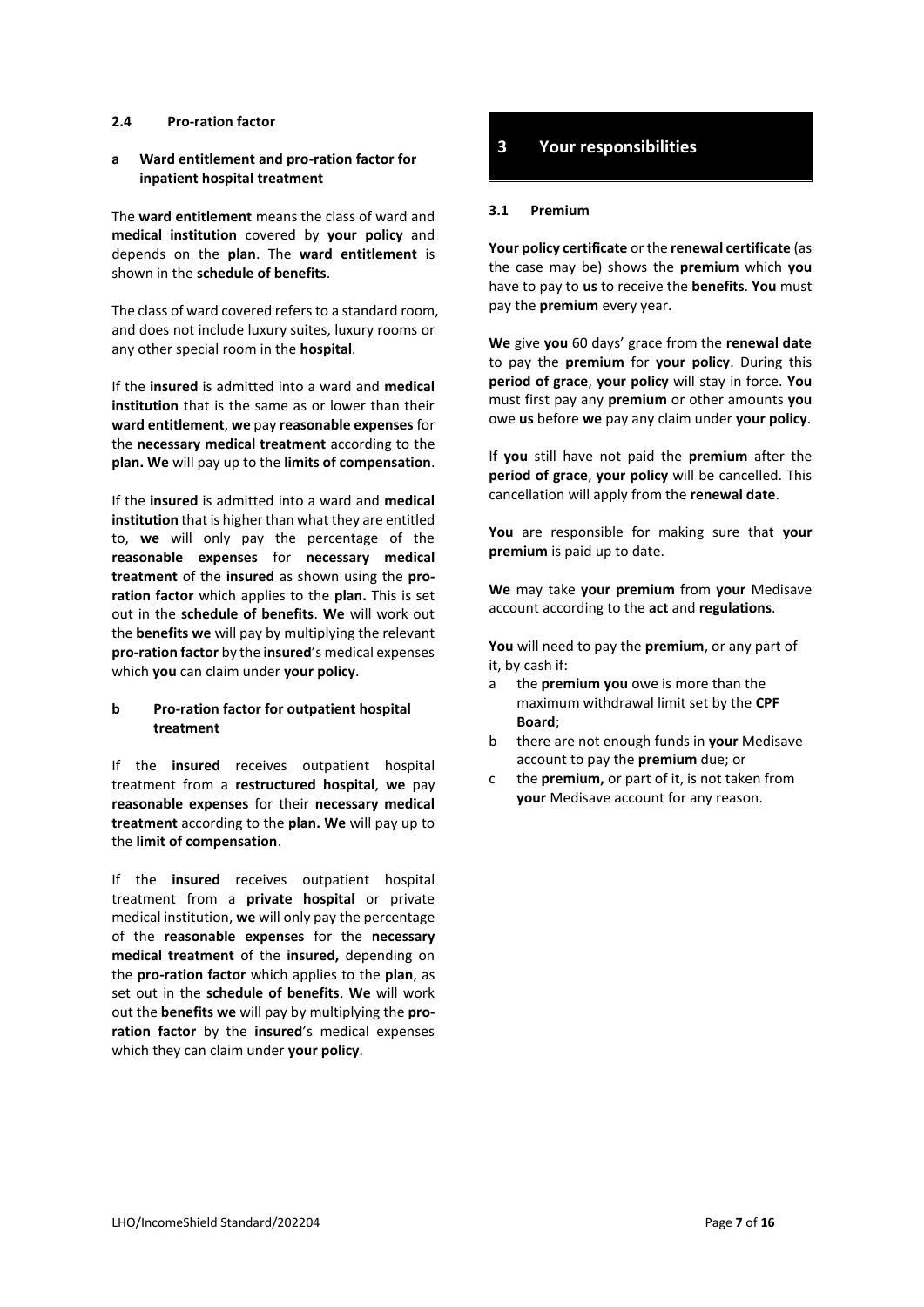#### **3.2 Refunding your premium when the policy ends**

When **your policy** ends, **we** will refund the unused part of the **premium** (based on **our** scale of refund as shown below):

- a to **your** Medisave account (if **your premium** was paid using deductions from **your** Medisave account); or
- b in cash (if **your premium** was paid in cash).

| How we use our scale of refund<br>(Figures are for illustration purposes only.)                                                                                                                   |                               |
|---------------------------------------------------------------------------------------------------------------------------------------------------------------------------------------------------|-------------------------------|
| <b>Example</b>                                                                                                                                                                                    |                               |
| Policy year                                                                                                                                                                                       | : 1 January to<br>31 December |
|                                                                                                                                                                                                   | in year X                     |
| IncomeShield Standard Plan<br>yearly <b>premium</b>                                                                                                                                               | : \$100                       |
| <b>MediShield Life</b> yearly premium<br>(for the relevant age next birthday)                                                                                                                     | : \$50                        |
| If the policy ends on 30 November in year X, the number<br>of days unused left for the <b>policy year</b> will be 31 days.                                                                        |                               |
| If the policy is integrated with <b>MediShield Life</b> , the<br>refund amount will be:<br>31 days/365 days x (\$100-\$50) = \$4.25                                                               |                               |
| If the policy is not integrated with MediShield Life, or if<br>the policy ends because you have switched insurer or<br>died, the refund amount will be:<br>31 days/365 days x \$100<br>$=$ \$8.49 |                               |

If **you** had paid the **premium** partly by CPF and partly by cash, **we** will refund the **premium** as a percentage to the amount of the **premium** paid by CPF or cash.

#### **Example**

If **you** pay 70% of your **premium** from **your** Medisave account and the other 30% in cash, the refund of unused **premium** will be in the same percentage – meaning 70% returned to **your** Medisave account and 30% paid in cash to **you**.

#### **3.3 Change in premium**

The **premium** that **you** pay for this policy can change from time to time. If **we** change the **premium** for **your policy**, **we** will write to **you** at **your** last known address, at least 30 days before the change is to take place, to tell **you** what **your** new **premium** is. **We** will change the **premium** for **your**  **policy** only if the change applies to all policies within the same class.

### **4 What you need to be aware of**

#### **4.1 Other insurance, benefit, incentive or subsidy scheme**

**We** do not pay for claims if the medical expenses have been paid, or **you** or the **insured** have received a refund or similar benefits from other sources, whether under any insurance, incentive (including discounts) or subsidy scheme.

If **you** or the **insured** have other medical insurance, or medical benefits under any employment contract, which allows **you** or them to claim a refund for medical expenses, **you** or the **insured** must first claim from these policies or employee benefits before making any claim under **your policy**. **Our** obligations to pay under **your policy** will only arise after **you** have fully claimed under these policies or employee benefits.

If **we** have paid any benefit to **you** first before a claim is made under the other medical insurance policies or employee benefits, the other medical insurers or employer will have to refund **us** their share. **You** must give **us** all information and evidence **we** need to help **us** get back any other medical insurer's or employer's share of the claim **we** have paid. For every claim, the total reimbursement **we** will make will not be more than the actual expenses paid.

#### **4.2 Declaring the insured's age**

The **premium** is based on the age of the **insured** on his or her next birthday. If the age or date of birth of the **insured** is shown wrongly in the **application form**, **we** will adjust the **premium you** must pay. **We** will refund any extra **premium** paid or ask for any shortfall in **premium you** need to pay.

#### **4.3 Guaranteed renewal**

**We** will renew **your policy** automatically every year. **We** guarantee to do this for life as long as:

**a** the **premium** is paid at the current rate which applies; and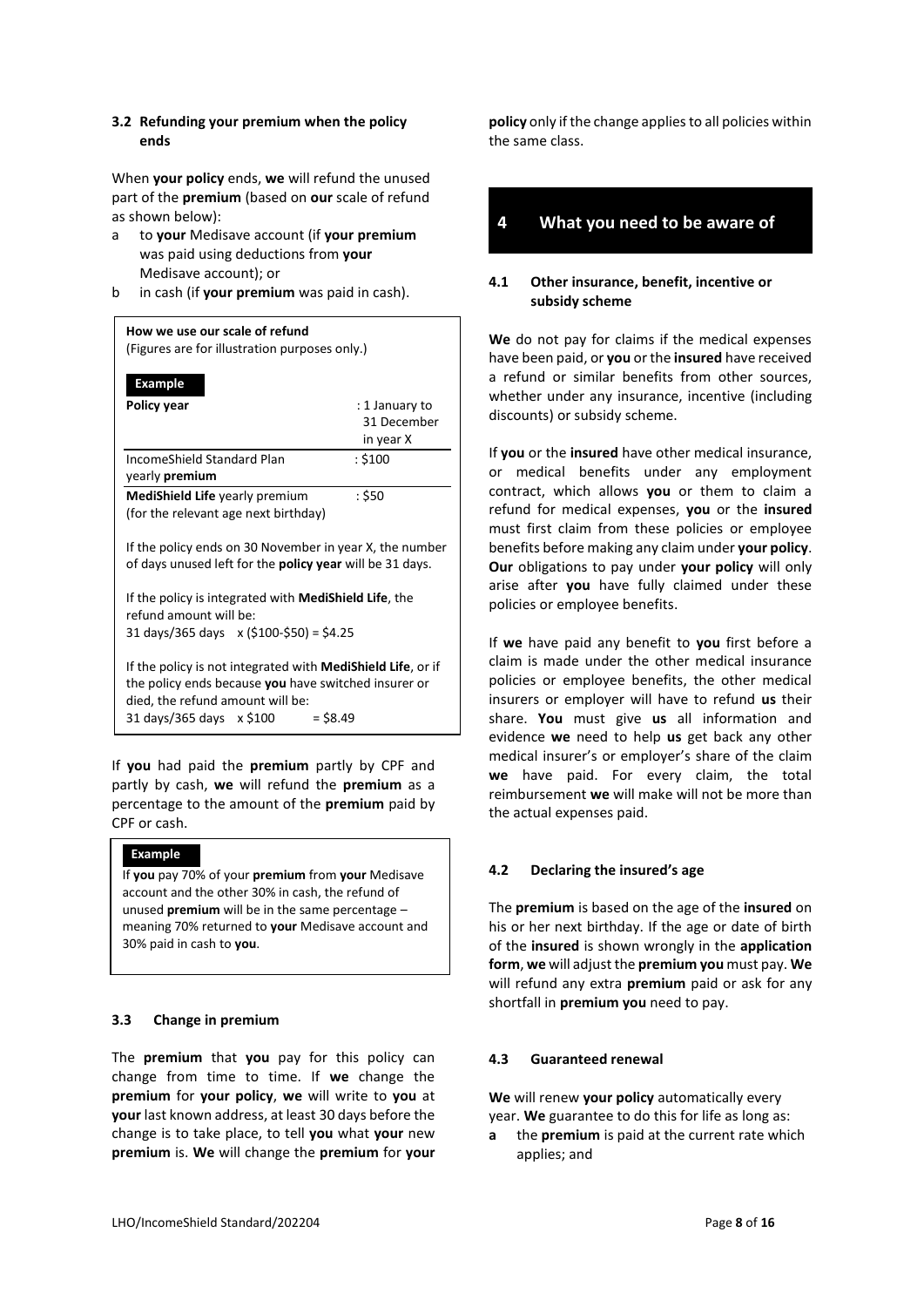**b** the cover for the **insured** under **your policy** has not been ended.

#### **4.4 Cancelling the policy**

**You** may cancel **your policy** by giving **us** at least 30 days' notice in writing. **We** will tell **you** the date it will end.

#### **4.5 Not enforcing a condition**

If **we** do not enforce any of the conditions of **your policy** at any time, it does not mean **we** cannot enforce it in the future.

#### **4.6 Ending the policy**

All **benefits** will end when one of the following events happens, and **we** will not be legally responsible for any further payment under **your policy**.

- a **You** cancel **your policy** under clause 4.4.
- b **We** do not receive **your premium** after the **period of grace**.
- c The **insured** dies.
- d **You** fail or refuse to pay or refund any amount **you** owe **us**.
- e Fraud as shown in clause 4.12 is identified.
- f Relevant information as shown in clause 4.11 is not revealed or is misrepresented.
- g **You** take out another Medisave-approved Integrated Shield Plan covering the **insured**.
- h The **insured** is no longer a Singapore citizen or Singapore permanent resident.
- i The **insured**, who is a foreigner, no longer has an **eligible valid pass.**

**We** or the **CPF Board** (as the case may be) will decide on what date **your policy** will end.

When the policy ends, **you** have no further claims or rights against **us** under **your policy**.

Ending **your policy** will not affect **your** insurance cover under **MediShield Life**. **You** will continue to be insured under **MediShield Life** as long as **you** are eligible under the **act** and **regulations**.

If **you** are not the **insured**, as long as **you** have paid all the **premiums** and **your policy** is not cancelled or ended, if **you** die, it will not affect the cover of the **insured** under **your policy**.

#### **4.7 Reinstating the policy**

If **your policy** is cancelled because **you** have not paid the **premiums**, **you** may apply to reinstate **your policy**.

**You** can do this if **we** agree and **you** meet all of the following conditions.

- a **You** must pay all **premiums you** owe before **we** will reinstate **your policy**.
- b **We** will not pay for any expenses which happen between the date the policy ends and the date immediately before the **reinstatement date** of **your policy**.
- c If there is any change in the **insured**'s medical or physical condition, **we** may add exclusions or charge an extra **premium** from the **reinstatement date**.

To avoid doubt, if **we** accept any **premium** after **your policy** has ended, it does not mean **we** will not enforce **our** rights under **your policy** or create any liability for **us** in terms of any claim. **Our** responsibility to pay will only arise after **we** have reinstated **your policy**.

#### **4.8 Change of citizenship and residency status**

**You** must tell **us**, as soon as possible, when the **insured**'s citizenship or residency status changes in any way.

If the **insured** is, or becomes, a Singapore citizen or permanent resident, **we** can convert the existing **plan** to a MediSave-approved Integrated Shield Plan.

If, at the time **your policy** is converted to **our** MediSave-approved Integrated Shield Plan, **you** have an existing MediSave-approved Integrated Shield Plan with another insurer, the policy with that insurer will end automatically as **you** can only be insured under one Integrated Shield plan.

If the **insured** is no longer a Singapore citizen or permanent resident, **we** can convert the existing **plan** to a foreigner plan.

When **we** convert **your plan** to a MediSaveapproved Integrated Shield Plan or foreigner plan, **we** will also:

a convert the **plan** to one that corresponds to the **insured**'s citizenship and residency status; and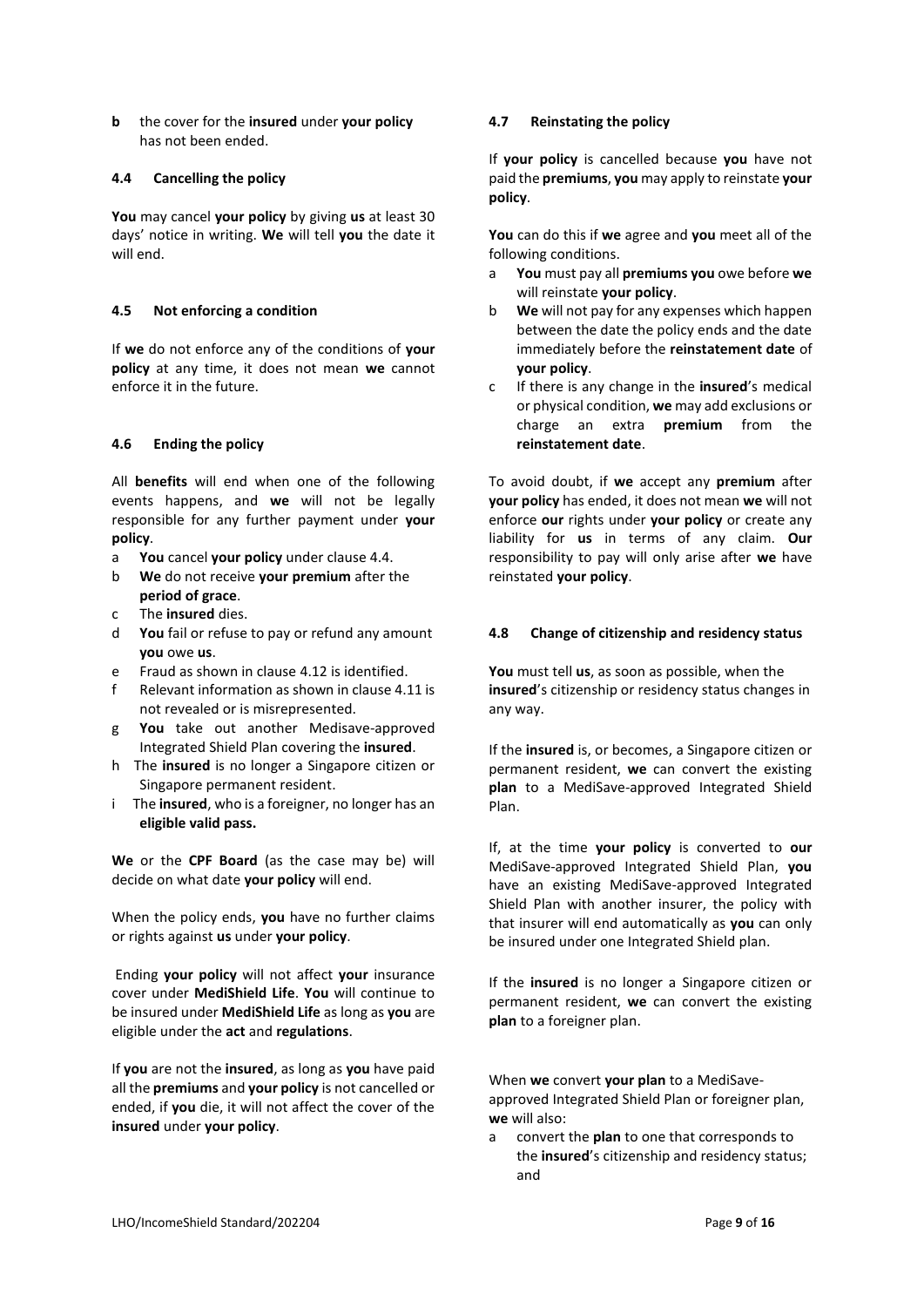b adjust the **start date** and **renewal date** of **your**  new policy accordingly.

Any claim arising before the **start date** of **your** new **plan** will be paid in line with the limits and other terms and conditions that applied before the **plan** was converted.

#### **4.9 Changing policy terms or conditions**

**We** may change the **premiums**, **benefits** or cover or these conditions at any time. However, **we** will write to **you** at **your** last-known address at least 30 days before doing so. **We** will apply the changes only if the changes apply to all policies within the same class.

#### **4.10 Changing the plan**

**You** may write and ask to change the **plan** if **we** approve. If **we** do approve **your** request, **we** will tell **you** when the change in **plan** will take place.

#### **4.11 Giving us all information**

**You** and the **insured** must give **us** all significant information about the **insured,** up to the **start date** of **your policy**, that may influence **our** decision whether to provide cover or to impose any terms under **your policy**.

If **you** fail to give **us** this information or misrepresent any information, **we** may do any of the following.

- a Declare **your policy** as 'void' from the **start date**, if no claim has been paid. **We** will refund **you** all the **premiums** paid to **us**, and **we** will not pay any **benefits**.
- b End your policy, if any claim has been paid. **We** will refund the **premiums** paid for the renewal of **your policy** after the date of the last claim, and **we** will not pay any **benefits**.
- c Add extra terms and conditions to **your policy**.

#### **4.12 Fraud**

If a claim or any part of a claim is false or fraudulent, or if **you** use fraudulent methods or devices to gain any **benefit**, **we** can do any or all of the following.

• **We** may declare **your policy** invalid and **you** will lose all **benefits** under this policy. **You** will have to repay to **us** all amounts **we** have paid out under the policy and **we** will refund all **premiums** to **you**.

- **We** may end **your policy.**
- **We** may refuse to renew **your policy**.
- **We** may add extra terms and conditions. If **you** disagree with the addition of extra terms and conditions, **you** can write to **us** to cancel this policy. **You** will have to repay to **us** all amounts **we** have paid out under the policy and **we** will refund all **premiums** to **you**.

#### **4.13 Currency**

All **premium** and **benefits** will be paid in Singapore dollars.

#### **4.14 Dealing with disputes**

Any dispute or matter arising under, out of or in connection with **your policy** must be referred to the Financial Industry Disputes Resolution Centre Ltd (FIDReC) to be dealt with. (This applies if it is a dispute that can be brought before FIDReC.)

If the dispute cannot be referred to or dealt with by FIDReC, the dispute must be referred to and decided using arbitration in Singapore in line with the Arbitration Rules of the Singapore International Arbitration Centre which apply at that point of time. **We** will not be legally responsible under **your policy** unless **you** have first received an award under arbitration.

#### **4.15 Excluding the rights of others**

A person who is not directly involved in **your policy** will have no right, under the Contracts (Rights of Third Parties) Act (Cap 53B), to enforce any of its terms.

#### **4.16 Integration with MediShield Life**

The **MediShield Life** scheme is run by the **CPF Board** under the **act** and **regulations**.

**Your policy** is integrated with **MediShield Life** if the **insured** meets the eligibility conditions shown in the **act** and **regulations**.

If **your policy** is integrated with **MediShield Life** to form a Medisave-approved Integrated Shield Plan, the following will apply.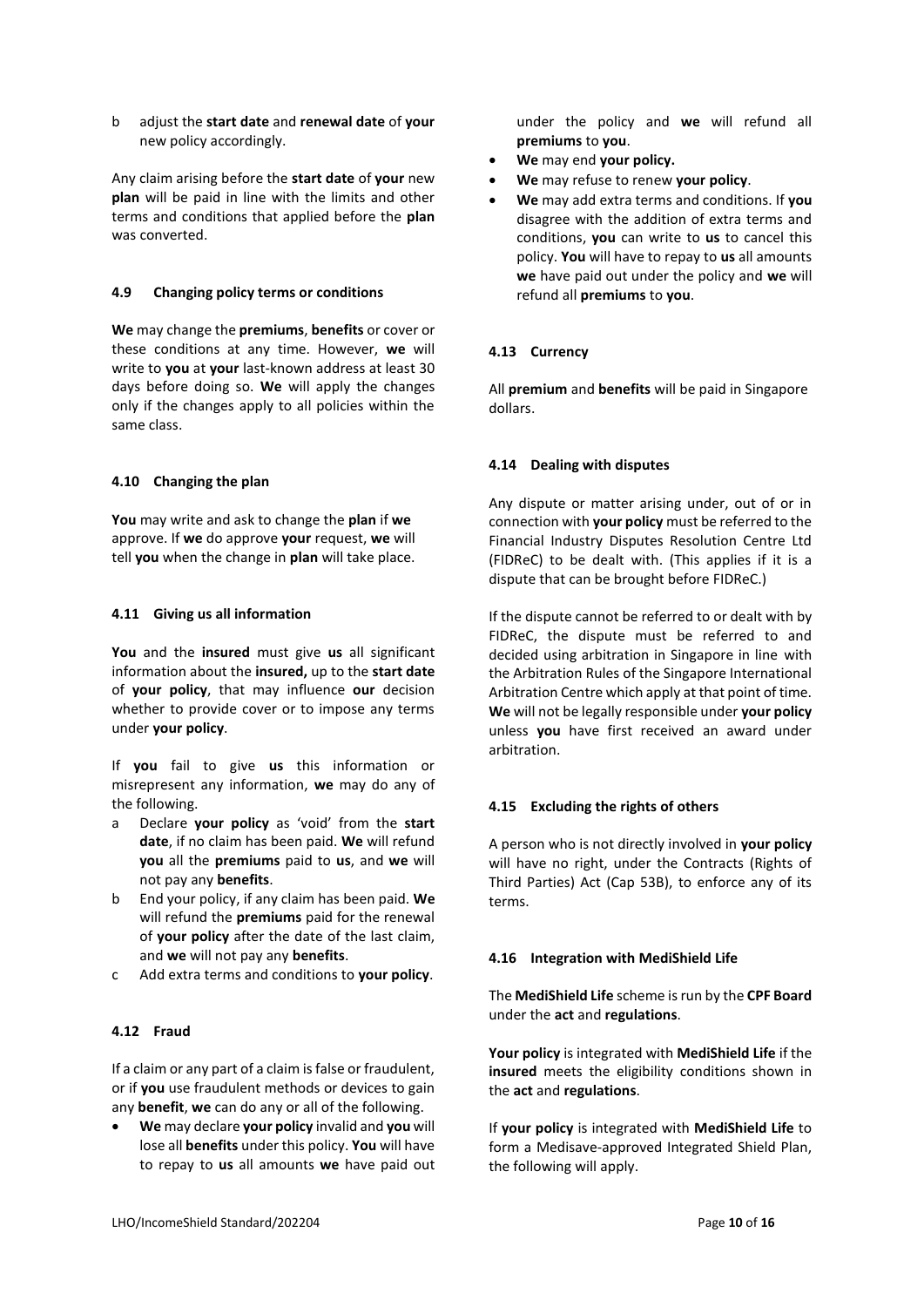- a The **insured** will enjoy all **benefits** under **MediShield Life** provided in the **act** and **regulations**.
- b If the cover for the **insured** under this policy ends, the cover for the **insured** under **MediShield Life** will continue as long as the **insured** meets the eligibility conditions shown in the **act** and **regulations**.
- c If the **MediShield Life** cover ends or is not renewed, this policy will continue without any integration with **MediShield Life**.

#### **4.17 Notice of communication**

**We** will assume any notice or communication under this policy has been given and received if sent:

- a personally on the day it is delivered;
- b by prepaid mail within seven days after the mail is sent;
- c by fax immediately, as long as a transmission report is produced by the machine from which the fax was sent which shows that the fax was sent to the fax number of the recipient; or
- d by email, SMS or other electronic means as soon as it is sent.

#### **4.18 Exclusions**

The following treatment items, procedures, conditions, activities and their related complications are not covered under **your policy**.

- a A **stay in hospital** if the **insured** was admitted to the **hospital** before the **start date** or, if it applies, between the date the policy ends and the date immediately before the **reinstatement date** of **your policy**.
- b Any **pre-existing illness, disease or condition** from which the **insured** was suffering, unless declared in the **application form** and **we** accepted the application without any exclusions. However, any **pre-existing illness, disease or condition** which falls under any other exclusion under this clause 4.18 is not covered under **your policy**, whether a declaration was made in the **application form** or not. To avoid doubt, any **pre-existing illness, disease or condition** (including birth defects and congenital sickness or abnormalities) will be covered under **MediShield Life** according to the **act** and **regulations**, as long as the **insured** satisfies the eligibility criteria for **MediShield Life** at the time the claim is made under **your policy**.
- c Cosmetic surgery (unless this is covered under **cosmetic surgery due to accident** or **breast reconstruction after mastectomy**) or any medical treatment claimed to generally prevent illness, promote health or improve bodily function or appearance.
- d General outpatient medical expenses or retail items or treatment before or after the inpatient hospital treatment or outpatient hospital treatment, even when the treatment arises from the same injury, illness or disease that resulted in the inpatient or outpatient hospital treatment (unless this is covered under outpatient hospital treatment).
- e Treatment for birth defects, hereditary conditions and disorders, and congenital sickness or abnormalities.
- f Overseas medical treatment.
- g Psychological disorders, personality disorders, mental conditions or behavioural disorders, including any addiction or dependence arising from these disorders such as gambling or gaming addiction (unless **we** cover it under inpatient psychiatric treatment benefit).
- h Pregnancy, childbirth, miscarriage, abortion or termination of pregnancy, lactation complications or any form of related **stay in hospital** or treatment (unless **we** cover this under serious pregnancy and delivery-related complications).
- i Infertility, sub-fertility, assisted conception, erectile dysfunction, impotence or any contraceptive treatment.
- j Treatment of sexually-transmitted diseases.
- k Acquired immunodeficiency syndrome (AIDS), AIDS-related complex or infection by human immunodeficiency virus (HIV) (except **HIV due to blood transfusion** and **occupationally acquired HIV**).
- l Treatment for injuries or illnesses resulting from attempted suicide and for self-inflicted injuries, whether the **insured** is sane or insane.
- m Drug or alcohol abuse or misuse, or any injury, illness or disease caused directly or indirectly by the abuse or misuse of alcohol, drugs or substance.
- n Expenses of getting an organ or body part for a transplant from a **living organ donor** for the **insured** and all expenses the **living organ donor** has to pay.
- o Dental treatment (unless this is covered under **accident inpatient dental treatment**).
- p Transport-related services including ambulance fees, emergency evacuation, sending home a body or ashes.
- q Sex-change operations.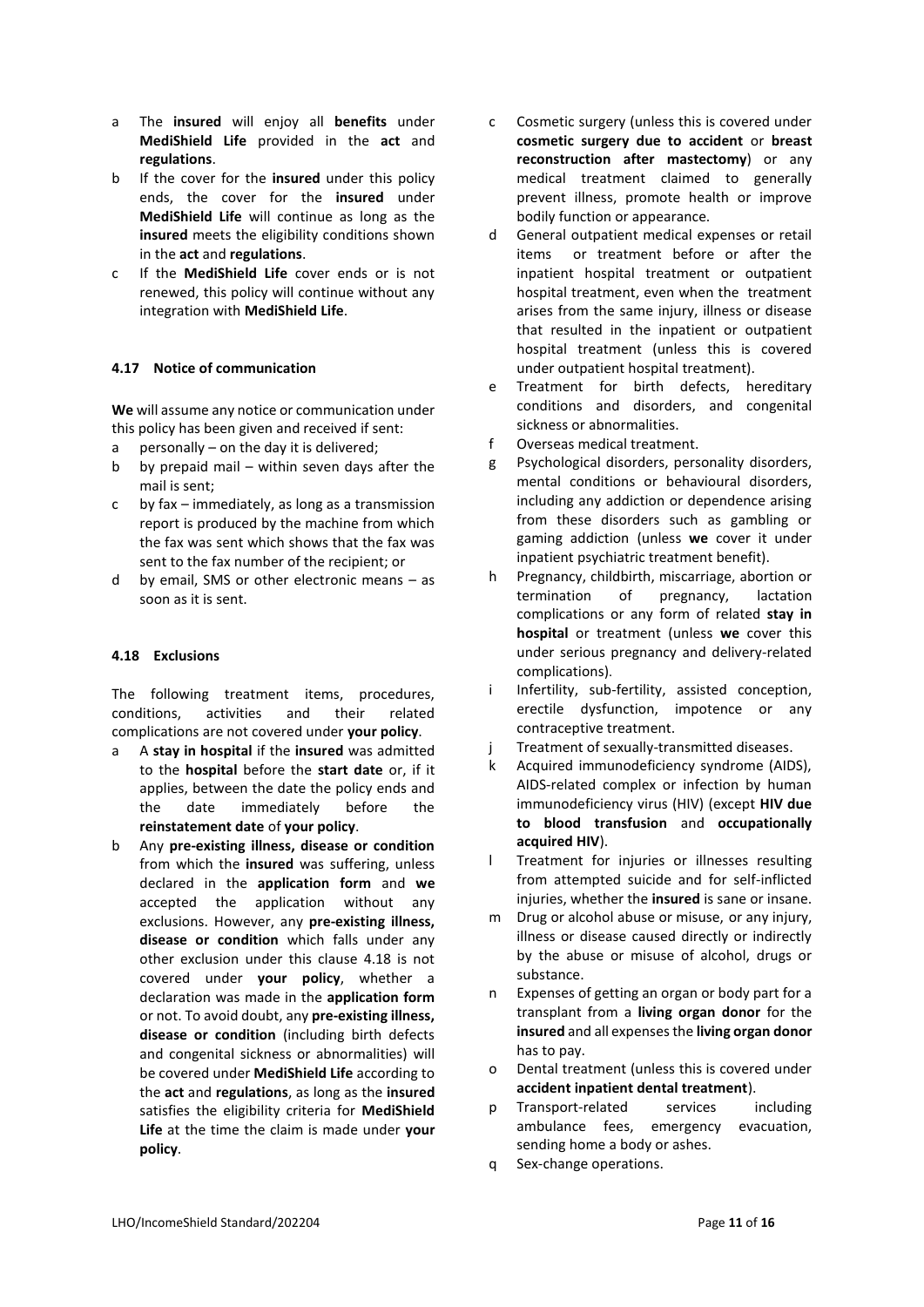- r Buying or renting special braces, appliances, equipment, machines and other devices, such as wheelchairs, walking or home aids, dialysis machines, iron lungs, oxygen machines and any other hospital-type equipment to use at home or as an outpatient.
- s Optional items which are outside the scope of treatment, prostheses and corrective devices, and medical appliances which are not needed surgically.
- t Experimental or pioneering medical or surgical techniques and medical devices not approved by the Institutional Review Board and the Centre of Medical Device Regulation and medical trials for medicinal products whether or not these trials have a clinical trial certificate issued by the Health Sciences Authority of Singapore.
- u Private nursing charges and home-based nursing services.
- v Vaccinations.
- w Treatment of injuries arising from being directly or indirectly involved in civil commotion, riot, strike, terrorist activities, breaking or attempting to break the law, resisting arrest or any imprisonment.
- x The consequences arising, whether directly or indirectly, from nuclear fallout, radioactivity, any nuclear fuel, material or waste, war and related risks.
- y Rest cures, hospice care, home or outpatient nursing, home visits or treatments, home rehabilitation or palliative care, convalescent care in convalescent or nursing homes, sanatoriums or similar establishments, outpatient rehabilitation services such as counselling and physical rehabilitation (unless **we** cover it under inpatient palliative care service (general or specialised)).
- z Alternative or complementary treatments, including traditional Chinese medicine (TCM), chiropractic, naturopath, acupuncturist, homeopath, osteopathy, dietician or a stay in any health-care establishment for social or non-medical reasons.
- aa Treatment for any illness or injury resulting from the **insured** taking part in a dangerous activity or sport whether as a professional or when an income could or would be earned from the activity or sport.
- ab Treatment for obesity, weight loss, increasing weight, or any procedures relating to managing weight.
- ac **Staying in a hospital** for the main purpose of an X-ray, CT scan or MRI scan, a medical check-up or health screening.
- ad Non-medical items such as parking fees, hospital administration and registration fees, laundry, television rental, newspapers or fees for medical report (including test results).
- ae Genetic testing that is carried out for health screening, risk evaluation or assessing prognosis. To avoid doubt, genetic testing is only covered when it is ordered by the **registered medical practitioner** because the result of the genetic testing is needed to determine the medical treatment for the diagnosed condition.
- af Routine eye and ear examinations, correction for refractive errors of the eye (conditions such as nearsightedness, farsightedness, presbyopia (gradual loss of the eye's ability to focus on nearby objects) and astigmatism), lasik treatments, costs of spectacles, costs of contact lenses and costs of hearing aid.

Some of the exclusions shown above may be covered under **MediShield Life**.

To avoid doubt, **your policy** does not cover any item or exclusion that is set out in the **act** and its **regulations**, unless **we** issue an endorsement to **your policy**.

## **5 Definitions**

**Accident** means an unexpected incident that happens on or after the **start date** of **your policy**, or the last **reinstatement date**, whichever is later, that results in an injury. The injury must be caused entirely by being hit by an external object that produces a bruise or wound; except for injury caused specifically by drowning, food poisoning, choking on food, or suffocation by smoke, fumes, or gas.

**Accident inpatient dental treatment** means inpatient treatment to remove, restore or replace sound natural teeth which have been lost or damaged in an **accident**.

**Act** means the Central Provident Fund Act (Cap. 36) and the MediShield Life Scheme Act (Act No. 4 of 2015), as amended, extended or re-enacted from time to time.

**Application form** means the application to cover the **insured** under this policy **you** make to **us**.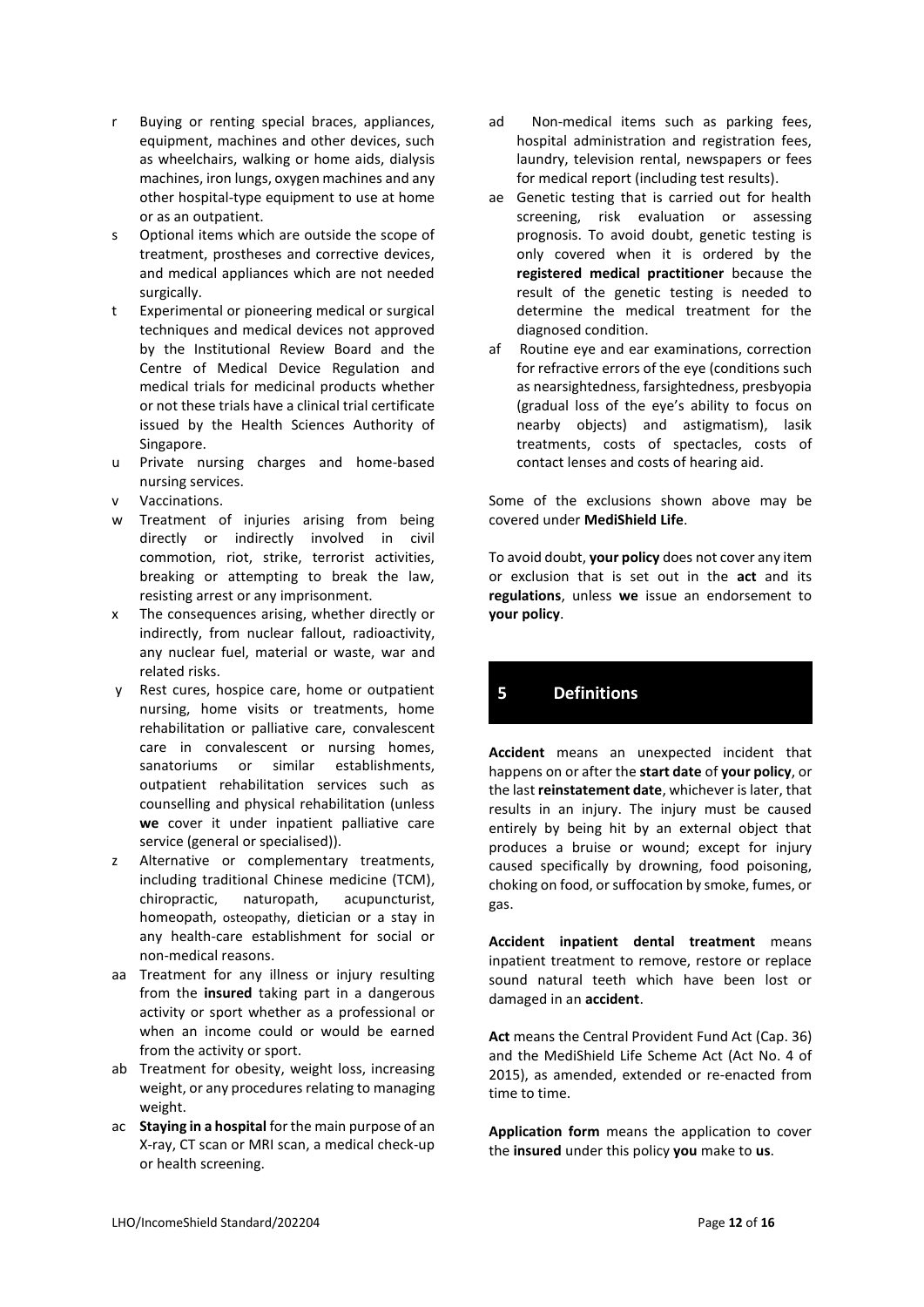**Benefits** means the benefits set out in the **schedule of benefits** and **your policy**.

**Breast reconstruction after mastectomy** means reconstructive surgery of the breast on which a mastectomy has been performed as a result of breast cancer. The breast reconstruction must be performed by a **registered medical practitioner** during a **stay in hospital** within 365 days from the date the **insured** leaves the **hospital** when the mastectomy was done. The breast cancer must be first diagnosed on or after the **start date** of **your policy,** or the last **reinstatement date**, whichever is later. Any surgery or reconstruction of the other breast to produce a symmetrical appearance will not be covered.

**Co-insurance** means the amount that **you** need to pay after the **deductible**. The **co-insurance** percentages for the **benefits** are shown in the **schedule of benefits**. **Co-insurance** applies to all claims made under **your policy**.

**Community hospital** means any approved community hospital under the **act** and **regulations** that provides an intermediate level of care for individuals who have simple illnesses which do not need **specialist** medical treatment and nursing care.

**Cosmetic surgery due to accident** means a **necessary medical treatment** done to repair damage for the injury caused only by an **accident**. This surgery must be recommended by the **registered medical practitioner** who treated the **insured** for the injury and must be performed during a **stay in hospital** within 365 days of the **accident**.

**CPF Board** means the Central Provident Fund Board of Singapore.

**Deductible** means the part of the **benefit you** are claiming that the **insured** must pay before **we** will pay any benefit. The **deductible** is shown in the **schedule of benefits**. The **deductible** does not apply to claims for outpatient hospital treatment covered under section 1.2 (Outpatient hospital treatment).

**Eligible valid pass** means a valid pass with a foreign identification number (FIN) recognised by the Immigration and Checkpoints Authority of Singapore (ICA).

**Expiry date** means the date the insurance cover under **your policy** ends and is shown in the **policy certificate** or **renewal certificate** (as the case may be).

**General inpatient palliative care** means general palliative care to improve the quality of life of patients with terminal illnesses who need to be treated as inpatients (for example, relieving symptoms such as pain and breathlessness through oral and subcutaneous medication), as well as support for patients and caregivers.

**HIV due to blood transfusion** means infection with the human immunodeficiency virus (HIV) as a result of a blood transfusion as long as all of the following conditions are met.

- The blood transfusion is **necessary medical treatment**.
- The blood transfusion was received in Singapore on or after the **start date** or last **reinstatement date** (if any), whichever is later.
- The source of infection is from the **hospital** that gave the blood transfusion.
- The cause of HIV is the blood provided by the **hospital** that gave the blood transfusion.
- The **insured** does not suffer from thalassaemia major or haemophilia.

**We** do not cover HIV infection resulting from any other means, including sexual activity and using intravenous drugs.

**Hospital** means:

- a **restructured hospital**;
- a **private hospital**;
- a **community hospital**; or
- any other hospital **we** accept.

**HOTA** means the Human Organ Transplant Act (Cap. 131A), as amended, extended or re-enacted from time to time.

**Inpatient palliative care provider** means any **MOH**approved inpatient palliative care provider. **You** can find the details at www.moh.gov.sg. **MOH** may update this list from time to time.

**Insured** means the person named as the insured in the **policy certificate** or **renewal certificate** (as the case may be).

**Intensive care unit (ICU)** means the intensive care unit of a **hospital**.

**Limit in each lifetime** means the maximum amount (if any) shown in the **schedule of benefits** which **we** will pay under **your policy** during the lifetime of the **insured**.

**Limit in each policy year** means the maximum amount set out in the **schedule of benefits** which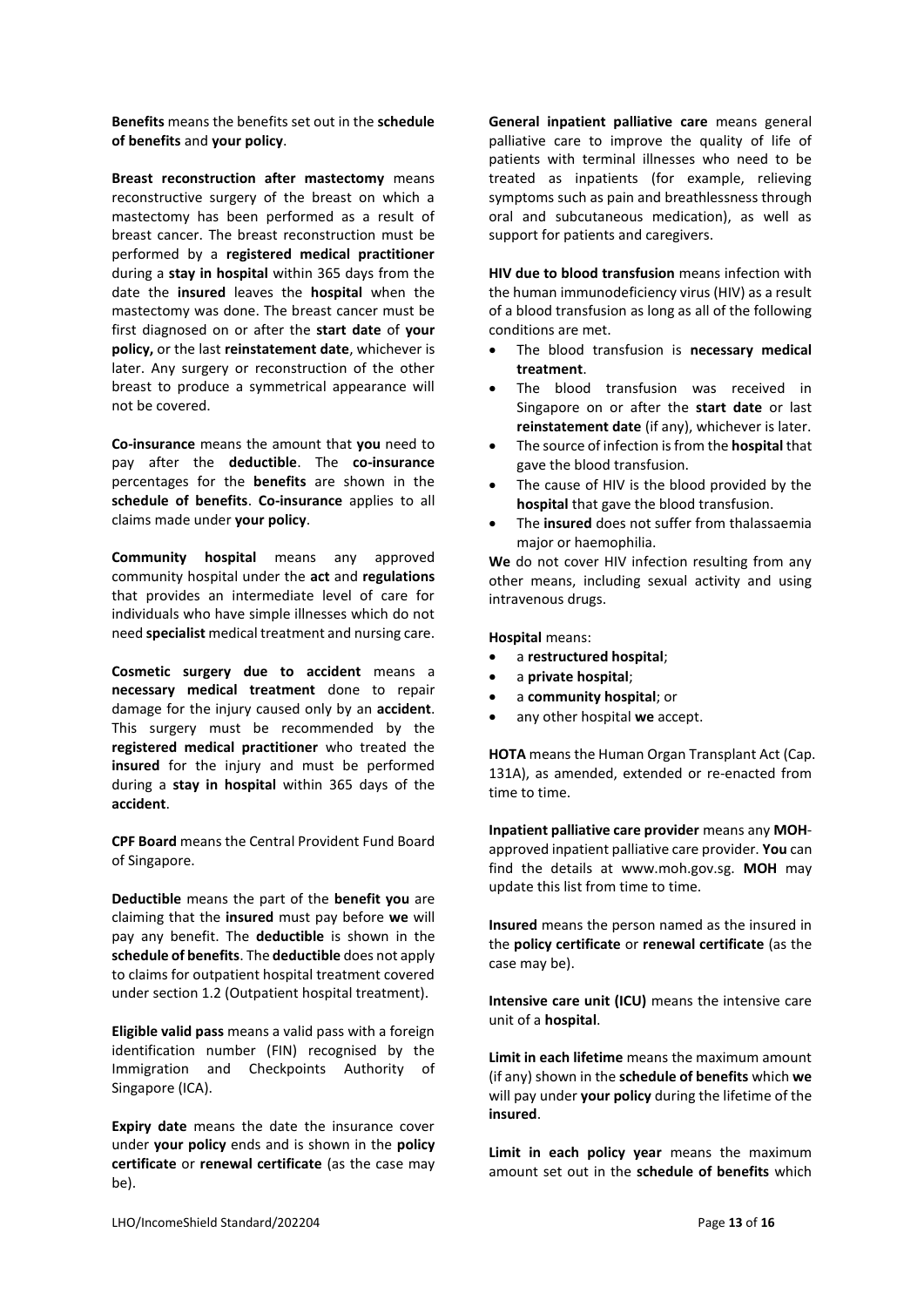**we** will pay under **your policy** for the relevant **policy year**.

**Limits of compensation** means the limits of compensation set out in the **schedule of benefits** and is the most **we** will pay in **benefits**.

**Living organ donor** means a living person from whom a **specified organ** is removed and transplanted into another living person.

**MOH** means the Ministry of Health, Singapore.

**Medical institution** means a licensed:

- private clinic;
- medical centre:
- diagnostic centre; or
- dialysis centre

in Singapore.

**MediShield Life** means the basic tier of insurance protection scheme run by the **CPF Board** and governed by the **act** and **regulations**.

**MediShield Life claimable criteria** means the list of criteria that long-term and home parenteral-nutrition patients must meet in order to qualify for **MediShield Life** cover. **You** can find the details at www.moh.gov.sg. **MOH** may update this list from time to time.

**Necessary medical treatment** means reasonable and common treatment which, in the professional opinion of a **registered medical practitioner** or a **specialist** in the relevant field of medicine, is appropriate and consistent with the symptoms, findings, diagnosis and other relevant clinical circumstances of the illness or injury and reduces the negative effect of the illness or injury on the **insured**'s health.

The treatment:

- must be provided in line with generally accepted standards of good medical practice in Singapore, be consistent with current standards of professional medical care, have proven medical benefits, and also be cost-effective and supported by the guidelines of **MOH** (where available) or official bodies such as Health Science Authority, the Allied Health Professions Council or the Agency for Care Effectiveness;
- must not be for the convenience of the **insured** or **registered medical practitioner** or **specialist**  (for example, treatment that can reasonably be

provided out of a hospital, but is provided as an inpatient treatment);

- must not be for investigation or research (for example, experimental or new physiotherapy, medical techniques or surgical techniques, medical devices not approved by the Institutional Review Board and the Health Sciences Authority, and medical trials for medicinal products, whether or not these trials have a clinical trial certificate issued by the Health Sciences Authority or similar bodies); and
- must not be preventive, or for health screening or promoting good health (such as dietary replacement or supplement).

**Occupationally acquired HIV** means infection with the human immunodeficiency virus (HIV) which resulted from an incident which happened on or after the **start date** or the last **reinstatement date** (if any), whichever is later, while the **insured** was carrying out their job. However, **you** must give **us** satisfactory proof of all of the following.

- You must report the incident giving rise to the HIV infection to **us** within 30 days of the incident.
- We need proof that the incident was the cause of the HIV infection.
- **We** also need proof that the **insured** has changed from HIV negative to HIV positive during the 180 days after the reported incident. This proof must include a negative HIV antibody test carried out within five days of the incident.
- The incident happened while the **insured** was carrying out their normal professional duties in Singapore as a medical practitioner, houseman, medical student, state registered nurse, medical laboratory technician, dentist, dental surgeon, dental nurse or paramedical worker working in a **hospital** or in a licensed medical centre or clinic in Singapore.

**We** will not cover HIV infection resulting from any other means, including sexual activity and using intravenous drugs.

**Period of grace** means the period shown in clause 3.1.

**Plan** means the type of plan that **you** have chosen under **your policy** and which is shown in the **policy certificate** or the **renewal certificate** (as the case may be).

**Policy certificate** means the policy certificate which **we** issue to **you**.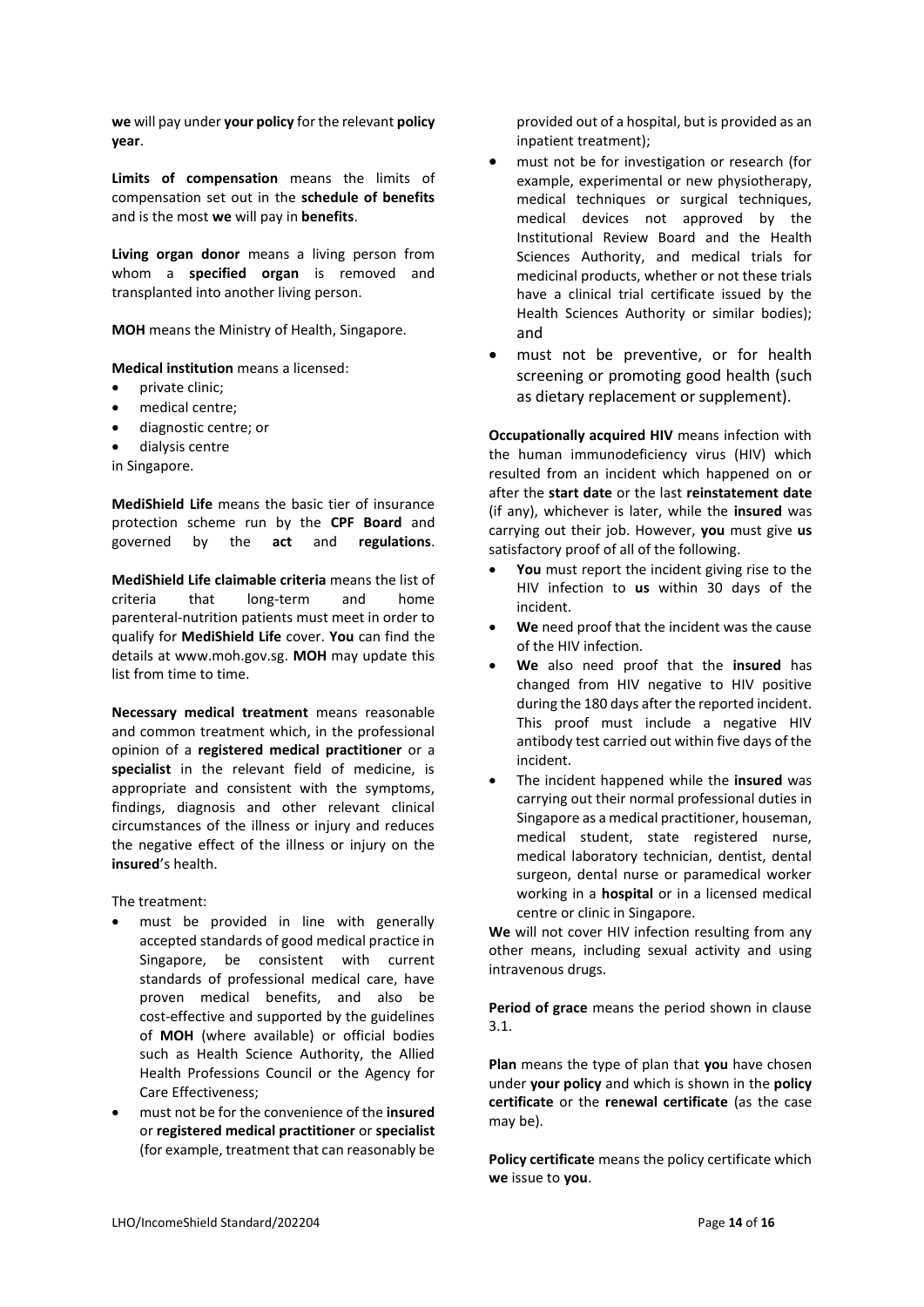**Policy year** means one year starting from:

- the **start date**; or
- if **your policy** is renewed, the **renewal date**.

**Pre-existing illness, disease or condition** means any illness, disease or condition:

- for which the insured asked for or received treatment, medication, advice or diagnosis (or which they ought to have asked for or received) before the **start date** or the last **reinstatement date** (if any), whichever is later;
- which was known to exist before the **start date** or the last **reinstatement date** (if any), whichever is later, whether or not the **insured** asked for treatment, medication, advice or diagnosis; or
- the conditions or symptoms of which existed before the **start date** or the last **reinstatement date** (if any), whichever is later, and would have led a reasonable and sensible person to get medical advice or treatment.

**Premium** means the premium as shown in clause 3.1.

**Private hospital** means any licensed private hospital in Singapore that is not a **restructured hospital**.

**Private medical institution** means a licensed private:

- clinic;
- medical centre;
- diagnostic centre; or
- dialysis centre;

in Singapore.

**Pro-ration factor** means the pro-ration factor as shown in clause 2.4.

**Reasonable expenses** means expenses which are appropriate and consistent with the diagnosis and according to accepted medical standards, and which could not have reasonably been avoided without negatively affecting the **insured**'s medical condition.

The expenses:

- must not be more than the general level of charges made by other medical service suppliers of similar standing in Singapore for the services and supplies;
- must not include fees or charges that would not have been made if no insurance had existed; and

must be within the current range of fee guidelines published by the Singapore government, **MOH** or official bodies such as the Health Sciences Authority and the Allied Health Professions Council.

**Registered medical practitioner** means a doctor who:

- is registered with the *Singapore* Medical Council (*SMC*);
- has a valid Practising Certificate (PC); and
- holds an MBBS/MD degree awarded by a recognized medical school in the first schedule and second schedule of the Medical Registration Act, Cap 174.

This cannot be **you**, the **insured** or **your** or the **insured**'s parent, brother or sister, husband or wife, child or relative.

**Regulations** mean any subsidiary legislation made under the **act** and, as amended, extended or reenacted from time to time.

**Rehabilitative care** means therapy to improve the **insured**'s disability and functional impairment after an illness.

**Reinstatement date** means the date when **we** approve **your** application for reinstatement or when **we** receive the reinstatement **premium**, whichever is later.

**Renewal certificate** means (in cases where **your policy** is renewed) the renewal certificate issued for **your policy**.

**Renewal date** means the start date of the relevant renewed **policy year** covered by **your policy** and shown in the **renewal certificate**.

**Restructured hospital** means a hospital in Singapore that:

- is run as a private company owned by the Singapore Government;
- is governed by broad policy guidance from the Singapore Government through **MOH**; and
- receives a yearly government subsidy to provide subsidised medical services to its patients.

**Schedule of benefits** means the schedule of benefits attached to these conditions (or any revised schedule of benefits which **we** may issue in an endorsement to **your policy**, or when renewing **your policy**).